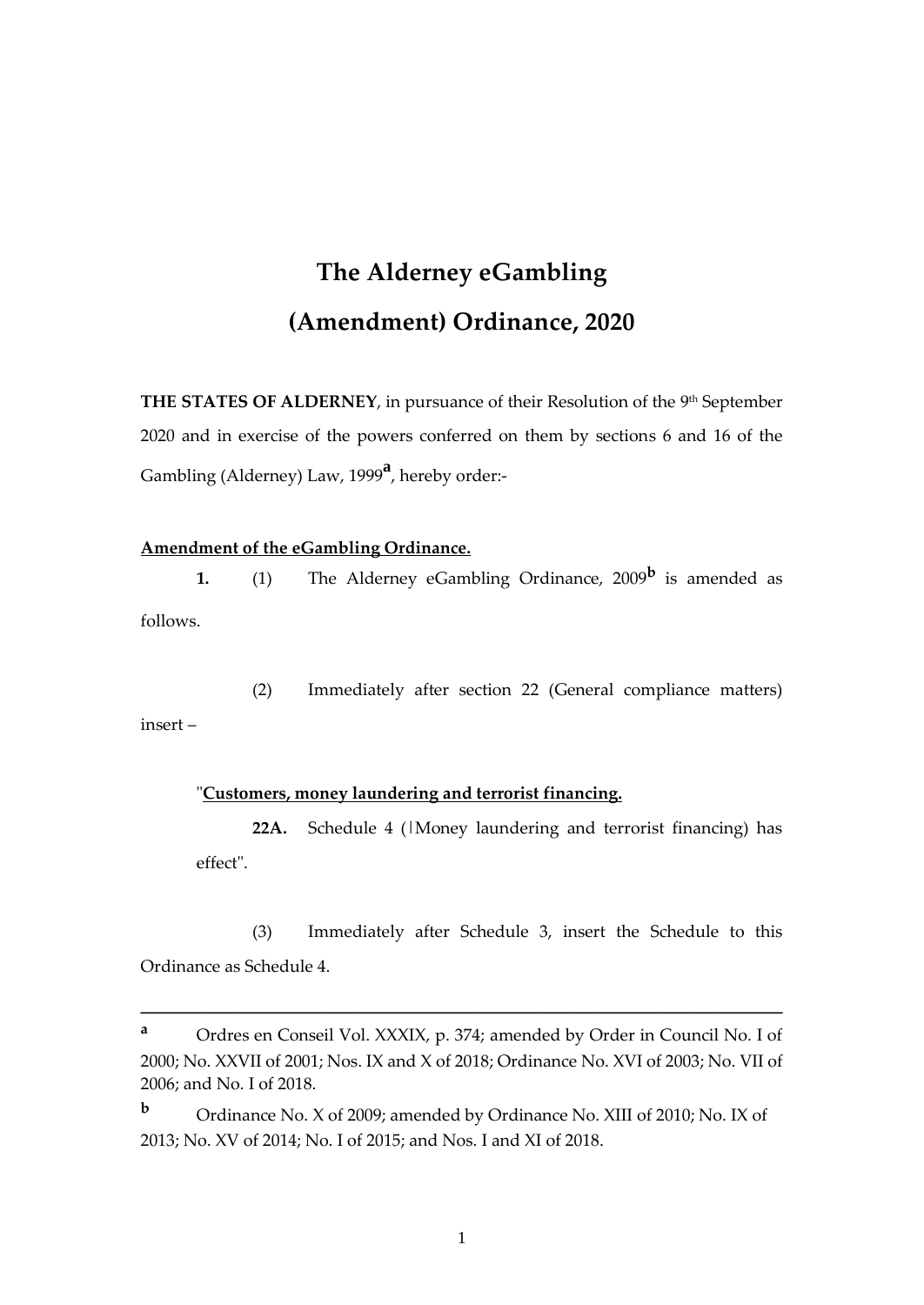#### **Amendment of the eGambling Regulations.**

**2.** (1) The Alderney eGambling Regulations, 2009<sup>c</sup> are amended as follows.

(2) In regulations 4, 8, 60, 175, 228, 230 and 233, wherever it appears for "Schedule 16" substitute "Schedule 4 to the Ordinance".

(3) In regulation 6(e) and (p), for "Schedule 16" substitute "Schedule 4 to the Ordinance", and in regulation 6(m)(ii) for "paragraph 11(2) of Schedule 16" substitute "paragraph 14(2) of Schedule 4 to the Ordinance".

(4) In the Chapter heading after Regulation 58, for -

# "CHAPTER III

#### CATEGORY 1 ASSOCIATE CERTIFICATES",

substitute –

# "CHAPTER IIA

#### CATEGORY 1 ASSOCIATE CERTIFICATES".

(5) In regulation 127(1)(d), for "eGambling licensee's or a Category 2 associate certificate holder's" substitute "eGambling licensee's, Category 1 associate certificate holder's or a Category 2 associate certificate holder's".

**\_\_\_\_\_\_\_\_\_\_\_\_\_\_\_\_\_\_\_\_\_\_\_\_\_\_\_\_\_\_\_\_\_\_\_\_\_\_\_\_\_\_\_\_\_\_\_\_\_\_\_\_\_\_\_\_\_\_\_\_\_\_\_\_\_\_\_\_\_**

**<sup>c</sup>** A.S.I. No. 1 of 2010; as amended by Ordinance No. III of 2017; A.S.I. No 5 of 2010; A.S.I. No 6 of 2010; A.S.I. No. 3 of 2011; A.S.I. No. 4 of 2012; A.S.I. Nos. 2, 3 and 5 of 2013;; A.S.I. No. 4 of 2014; A.S.I. Nos. 1 and 3 of 2015; and A.S.I. No. II of 2018.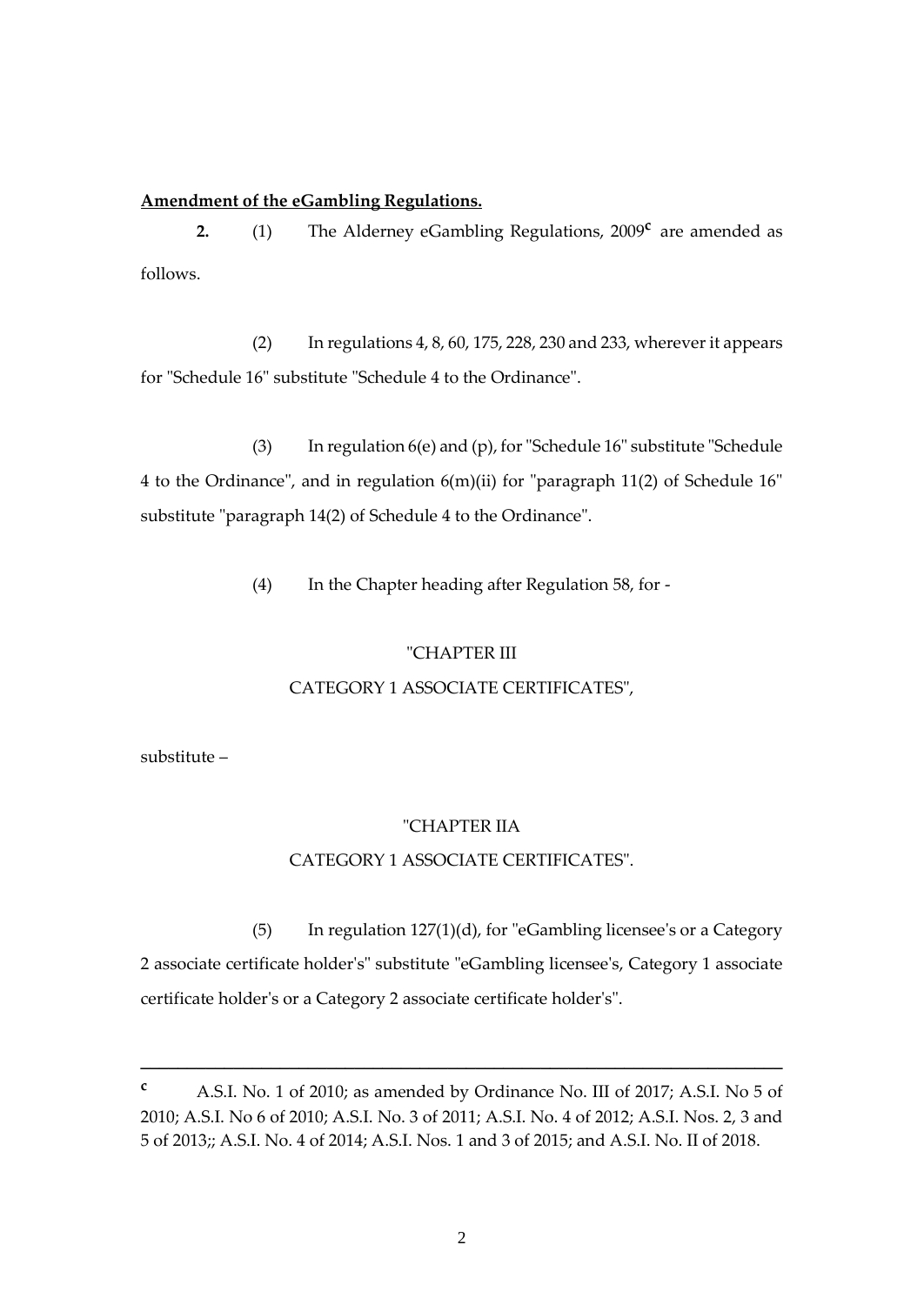(6) In regulation 176(1), for "eGambling licence or Category 2 associate certificate" substitute "eGambling licence, Category 1 associate certificate or Category 2 associate certificate".

(7) In regulation 188(1), for "eGambling licence or Category 2 associate certificate" substitute "eGambling licence, Category 1 associate certificate or Category 2 associate certificate".

(8) In regulation 192(3), for "eGambling licensee or Category 2 associate certificate holder" substitute "eGambling licensee, Category 1 associate certificate holder or Category 2 associate certificate holder".

(9) In regulation 200(2), for "eGambling licence or Category 2 associate certificate" substitute "eGambling licence, Category 1 associate certificate or Category 2 associate certificate".

(10) In regulation 210(3), for "licensee's or Category 2 associate certificate holder's" substitute "licensee's, Category 1 or Category 2 associate certificate holder's".

(11) In regulation 227(4), for "paragraph 4 of Schedule 16" substitute "paragraph 5 of Schedule 4 to the Ordinance".

(12) In regulation 265(1), in the definition of "associated regulations", for "Schedule 16" substitute "Schedule 4 to the Ordinance", delete the definition of "beneficial owner", and immediately after regulation 265(1) insert –

"(1A) Subject to paragraphs (1B) and (1C), in this Schedule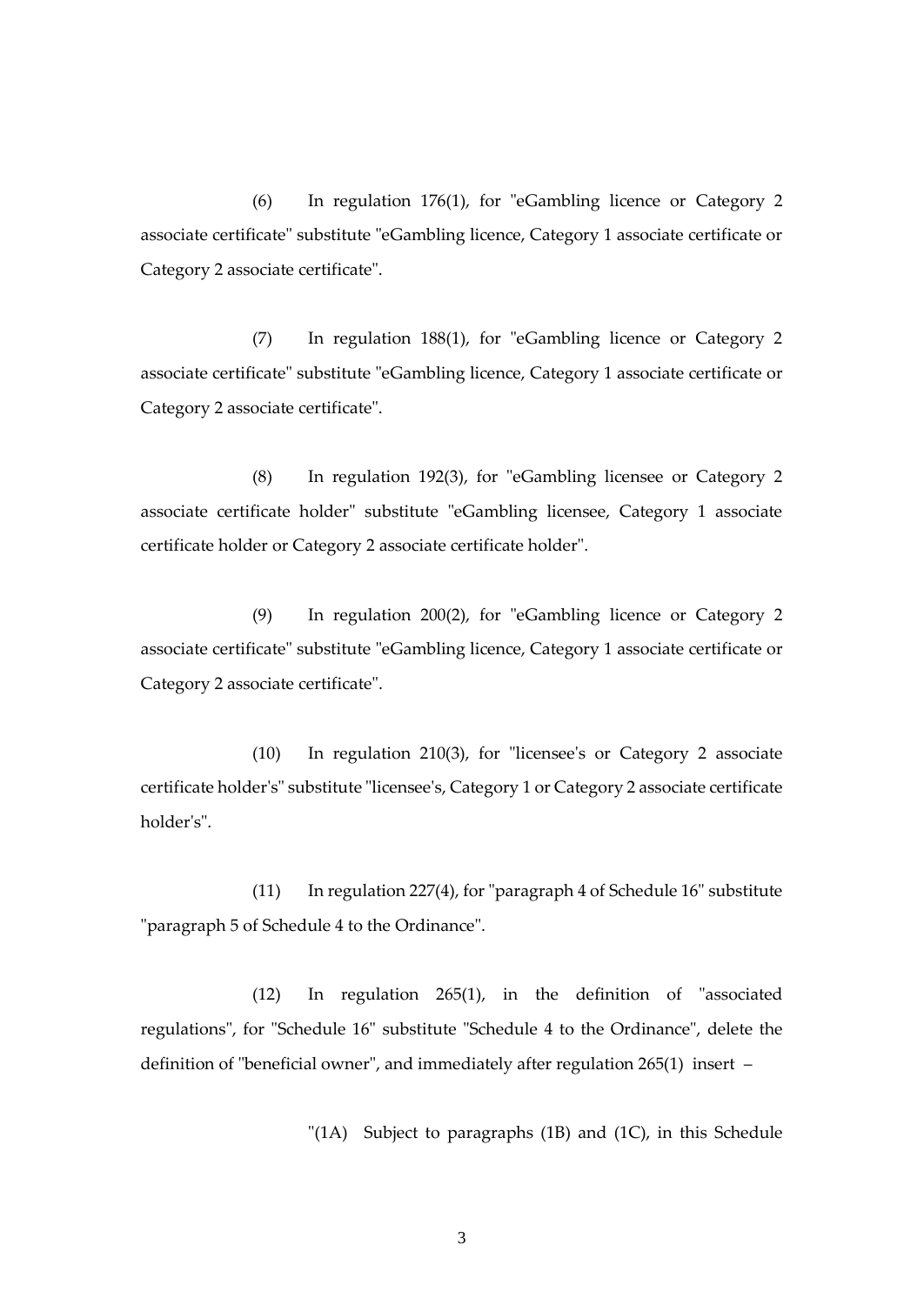**"beneficial owner"**, in relation to a legal person, has the meaning given in the Beneficial Ownership (Definition) (Alderney) Regulations, 2017 (or any successor regulations made under section 25 of the Beneficial Ownership of Legal Persons (Alderney) Law, 2017) for the purposes of that Law; and, in relation to a trust or other legal arrangement, includes –

- (a) any beneficiary who is a natural person, whether his interest under the trust is vested, contingent or discretionary,
- (b) any other natural person who benefits from that trust or other legal arrangement, and
- (c) any natural person not within (a) or (b) above who exercises ultimate effective control over 0the trust or other legal arrangement.

(1B) In circumstances where a legal person is ultimately controlled by a trust, "**beneficial owner**" in relation to that legal person includes any person falling within paragraph (1A)(a), (b) or (c) in relation to that trust.

(1C) In circumstances where a legal person is ultimately controlled by a legal arrangement other than a trust, "**beneficial owner**" in relation to that legal person includes any person falling within paragraph  $(1A)(b)$  or  $(c)$  in relation to that legal arrangement.".

(13) Schedule 16 (Money laundering and terrorist financing provisions) is revoked.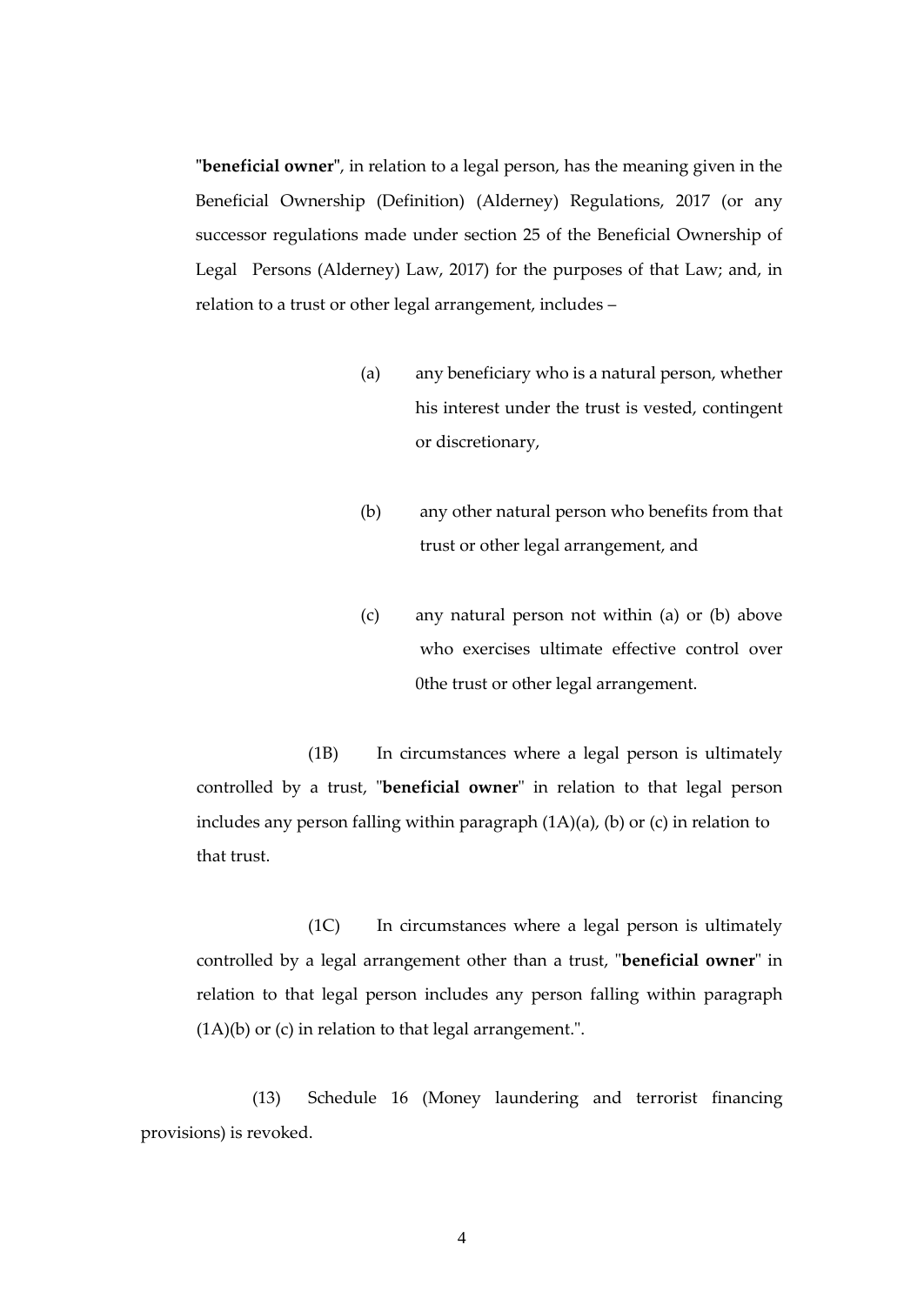# **Citation and commencement.**

**3**. This Ordinance may be cited as the Alderney eGambling (Amendment) Ordinance, 2020, and shall come into force on being made.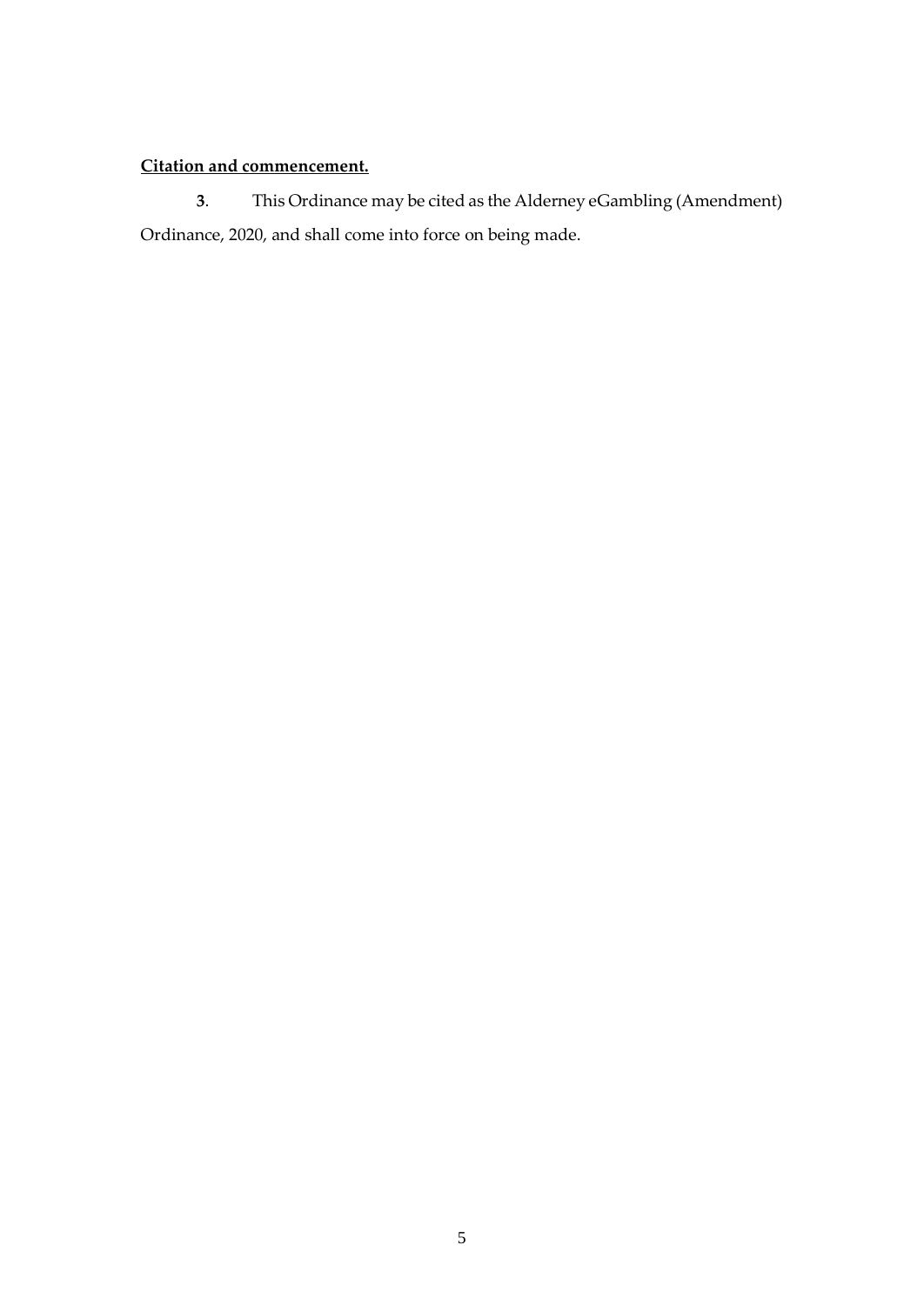#### **SCHEDULE**

Section 1

### "SCHEDULE 4

# MONEY LAUNDERING AND TERRORIST FINANCING

Section 22A

# PART 1

## RISK ASSESSMENT

# **General duty to understand, and assess and mitigate, risks.**

**1.** (1) In this Schedule, a "**relevant person**" means an eGambling licensee, a Category 1 associate certificate holder or a Category 2 associate certificate holder, as the case may be.

- (2) A relevant person must
	- (a) understand its money laundering and terrorist financing risks, and
	- (b) have in place effective policies, procedures and controls to -
		- (i) identify,
		- (ii) assess,
		- (iii) mitigate,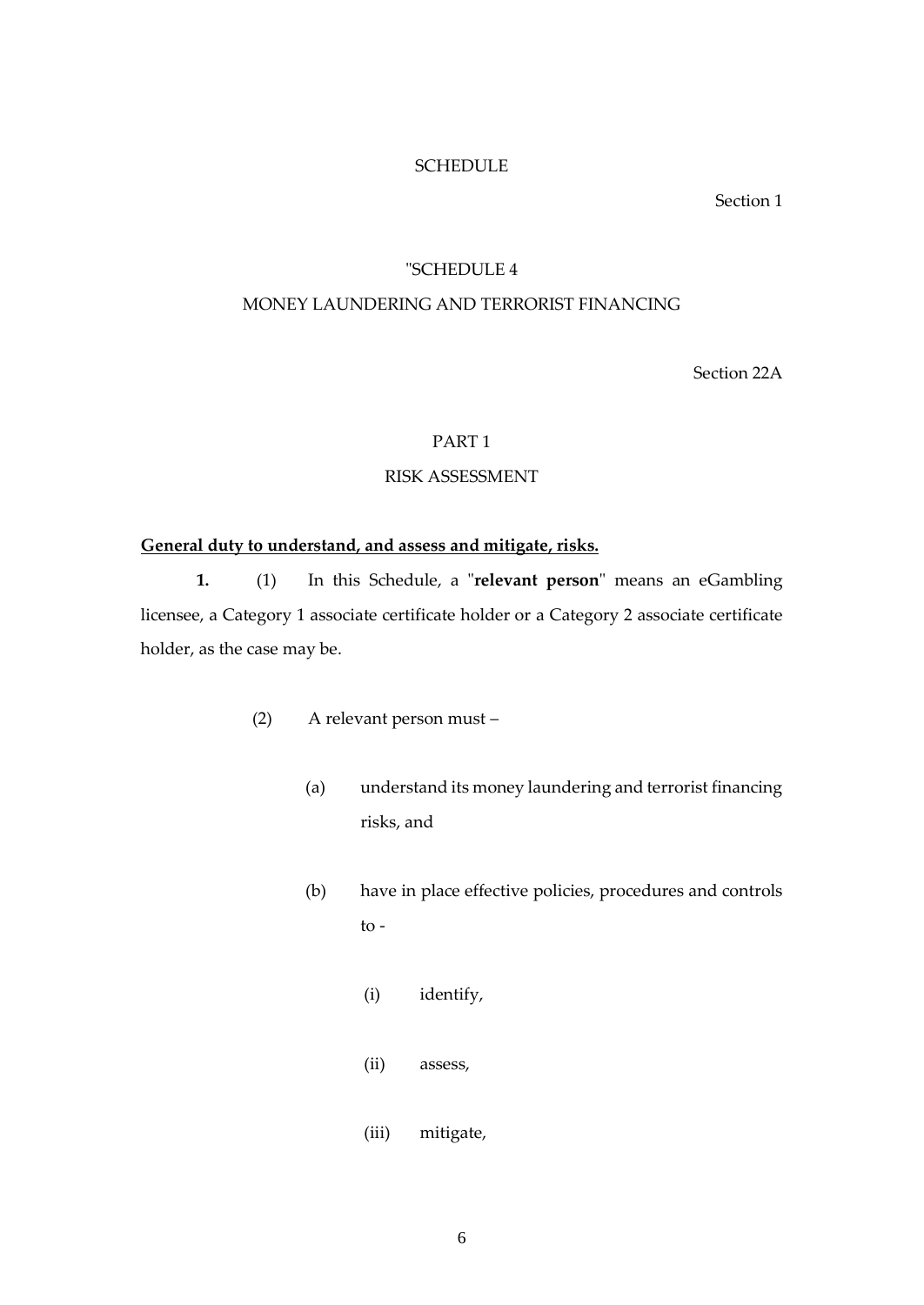- (iv) manage, and
- (v) review and monitor,

those risks in a way that is consistent with the requirements of this Schedule, the relevant enactments, the Regulations, guidance published by the Commission, and the NRA; and this Schedule shall be construed consistently with this duty.

#### **Duty to carry out business risk assessments.**

**2.** (1) Without prejudice to the generality of the duty under paragraph 1, a relevant person must –

- (a) carry out and document a suitable and sufficient money laundering business risk assessment and a suitable and sufficient terrorist financing business risk assessment, which are specific to the relevant person, before submitting its application for approval of its internal control system in accordance with regulation 176, and
- (b) regularly review its business risk assessments so as to keep them up to date and, where, as a result of that review, changes to the business risk assessments are required, it must make those changes and seek approval to make any corresponding changes to its approved internal control system in accordance with regulations 191 and 192.
- (2) Without prejudice to the generality of the duty under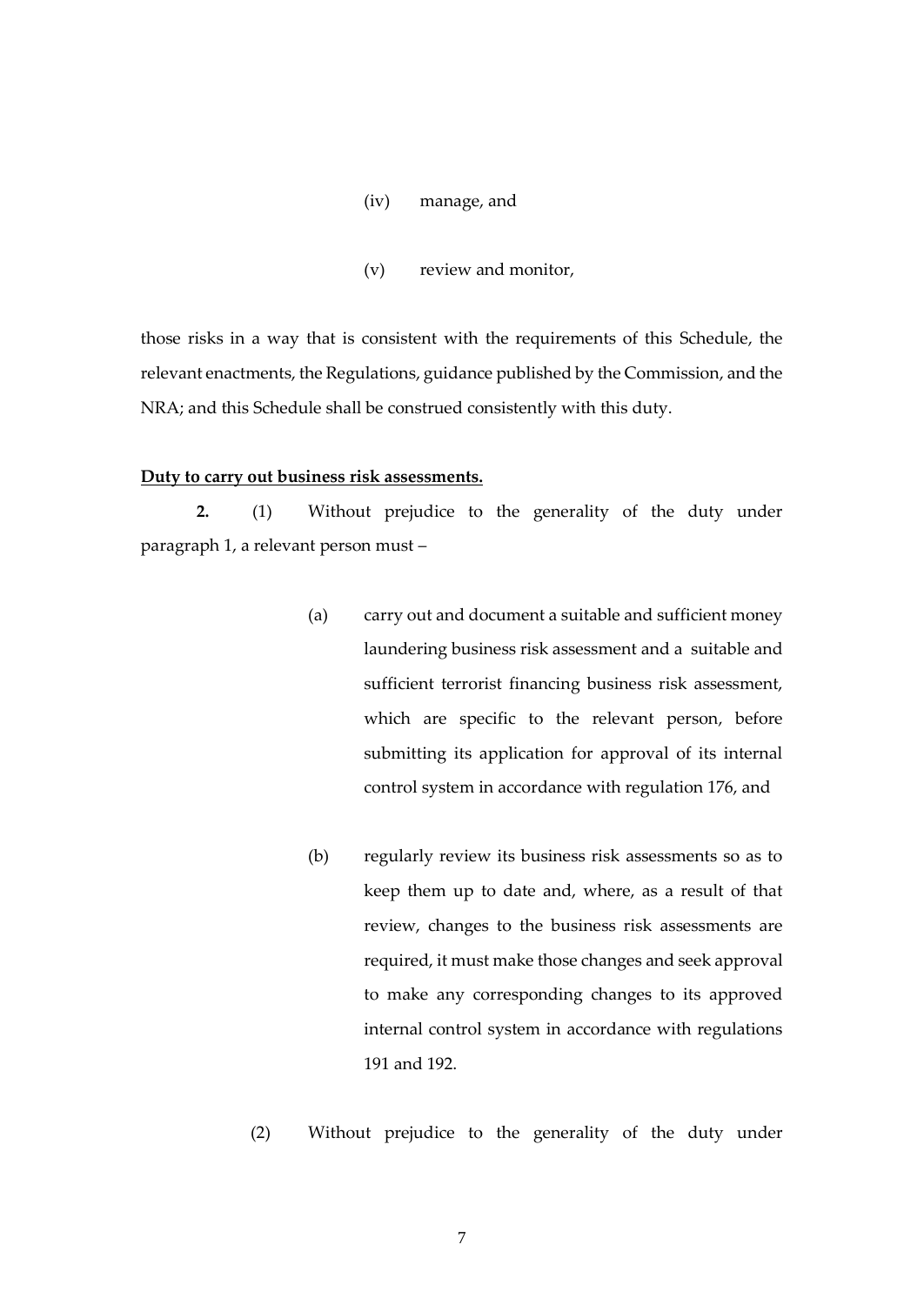paragraph 1, and to the duties set out in subparagraph (1), when this Schedule comes into force a relevant person which has already commenced operation under its eGambling licence, Category 1 associate certificate or Category 2 associate certificate (as the case may be) must carry out and document a suitable and sufficient money laundering business risk assessment and a suitable and sufficient terrorist financing business risk assessment, which are specific to the relevant person, as soon as reasonably practicable.

(3) In carrying out its business risk assessments under subparagraphs (1) or (2) the business must consider all relevant risk factors before determining –

- (a) the level of overall risk of the business, and
- (b) the appropriate level and type of mitigation to be applied.

(4) The business risk assessments must be appropriate to the nature and size of the business, and be in respect of –

- (a) customers, and the beneficial owners of customers,
- (b) countries and geographic areas, and
- (c) products, services, transactions and delivery channels (as appropriate), and in particular in respect of the money laundering or terrorist financing risks that may arise in relation to –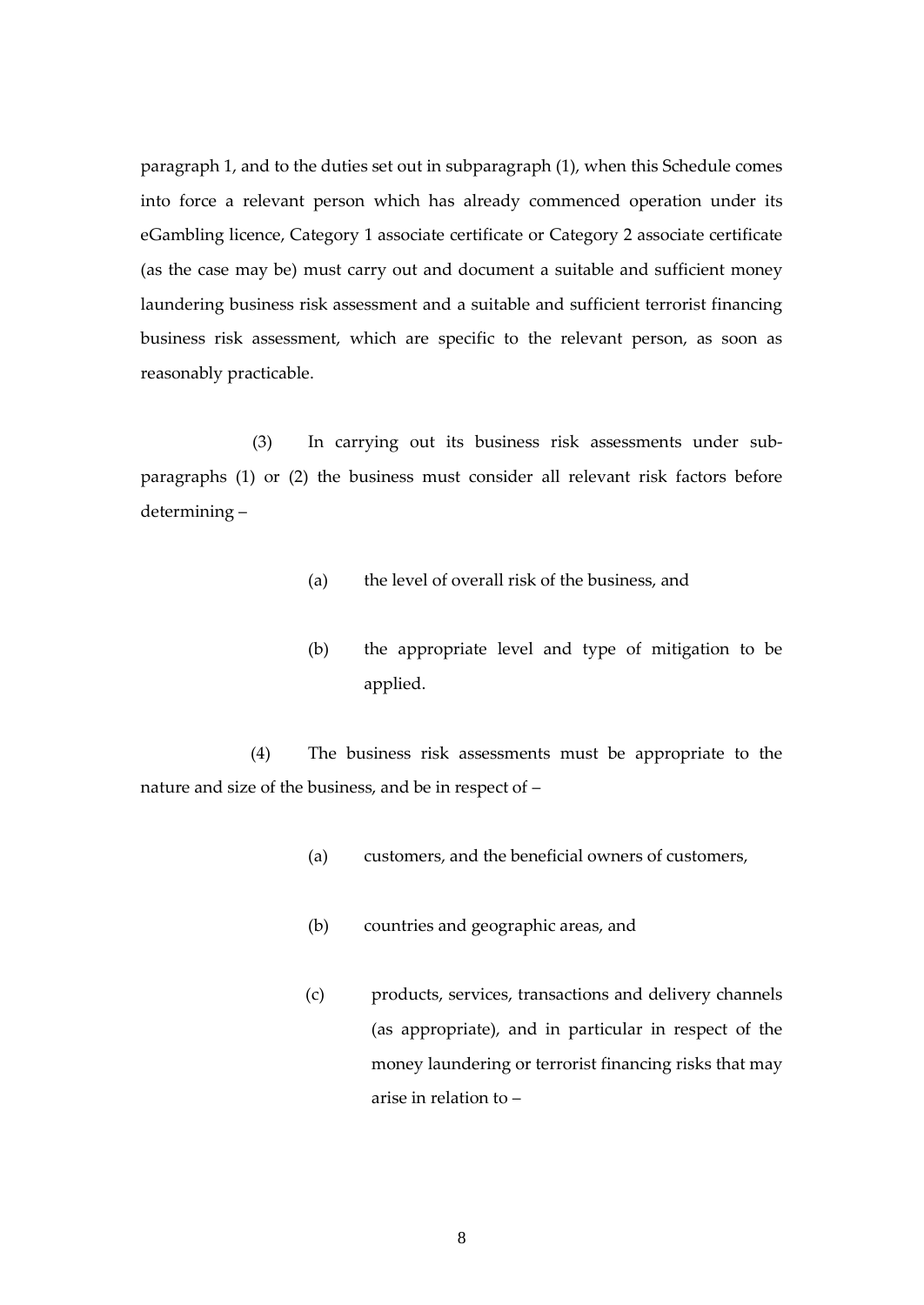- (i) the development of new products and new business practices, before such products are made available and such practices adopted, and
- (ii) the use of new or developing technologies for both new and pre-existing products, before such technologies are used and adopted.
- (5) A relevant person must
	- (a) prior to the establishment of a business relationship, undertake a risk assessment of that proposed business relationship,
	- (b) regularly review any risk assessment carried out under subparagraph (a) so as to keep it up to date and, where changes to that risk assessment are required, it must make those changes, and
	- (c) ensure that its policies, procedures and controls on forestalling, preventing and detecting money laundering and terrorist financing are appropriate and effective, having regard to the assessed risk.

(6) When undertaking a risk assessment under sub-paragraph (5)(a) or reviewing a risk assessment under sub-paragraph (5)(b), a relevant person must –

(a) take into account risk variables relating to the type or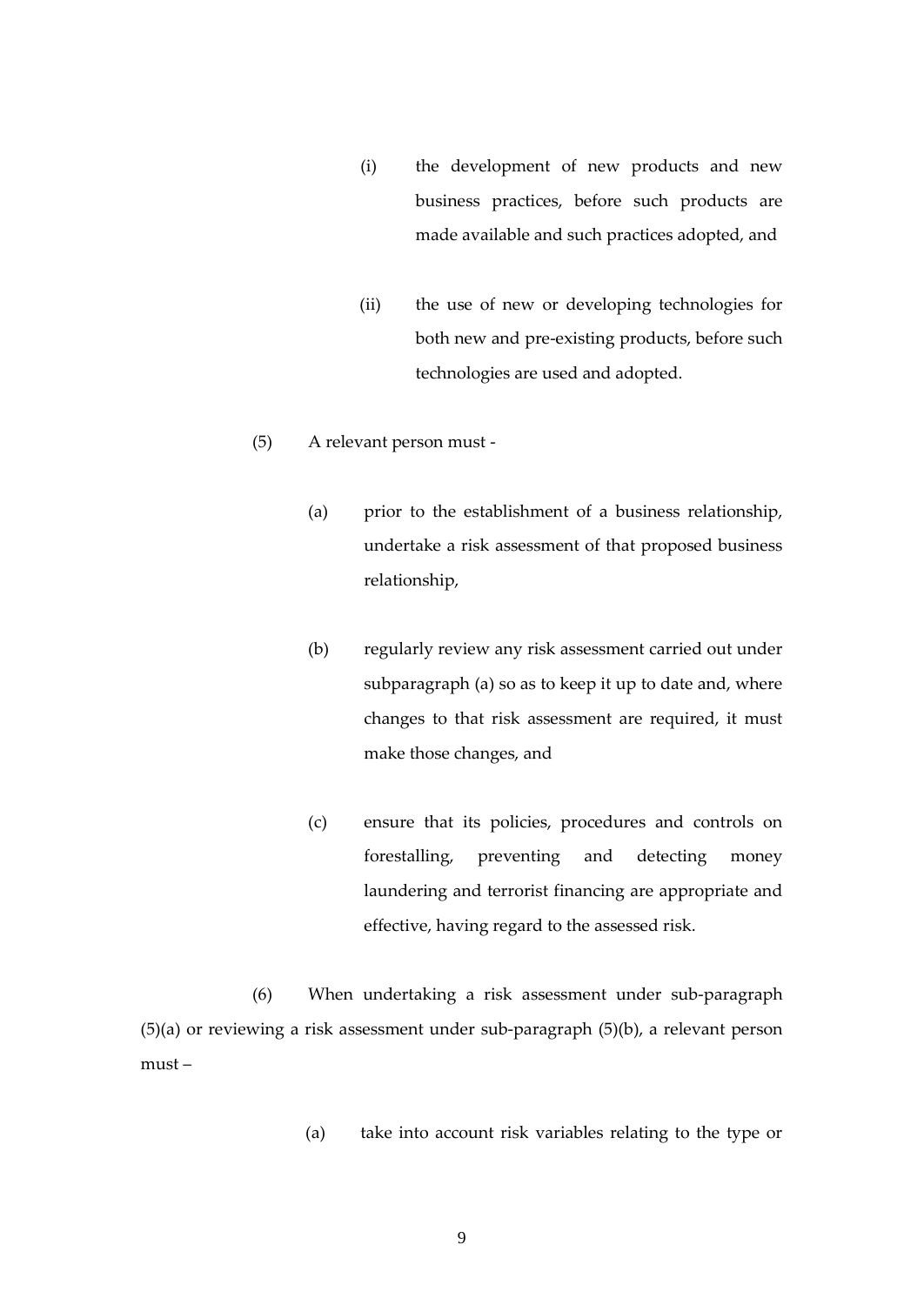types of customer, country or geographic area, and product, service, transaction or delivery channel that are relevant to the business relationship in question, and

(b) understand that such risk variables, and any other risk variables, either singly or in combination, may increase or decrease the potential risk posed by the business relationship.

# (7) A relevant person must –

- (a) have in place policies, procedures and controls approved by its board to enable it to manage and mitigate –
	- (i) risks identified in the business risk assessments and in risk assessments undertaken under subparagraph 5(a), and
	- (ii) risks relevant, or potentially relevant, to the business identified in the NRA (which risks must be incorporated into the business risk assessments),
- (b) regularly review and monitor the implementation of those policies, controls and procedures, and enhance them if such enhancement is necessary or desirable for the proper management and mitigation of those risks, and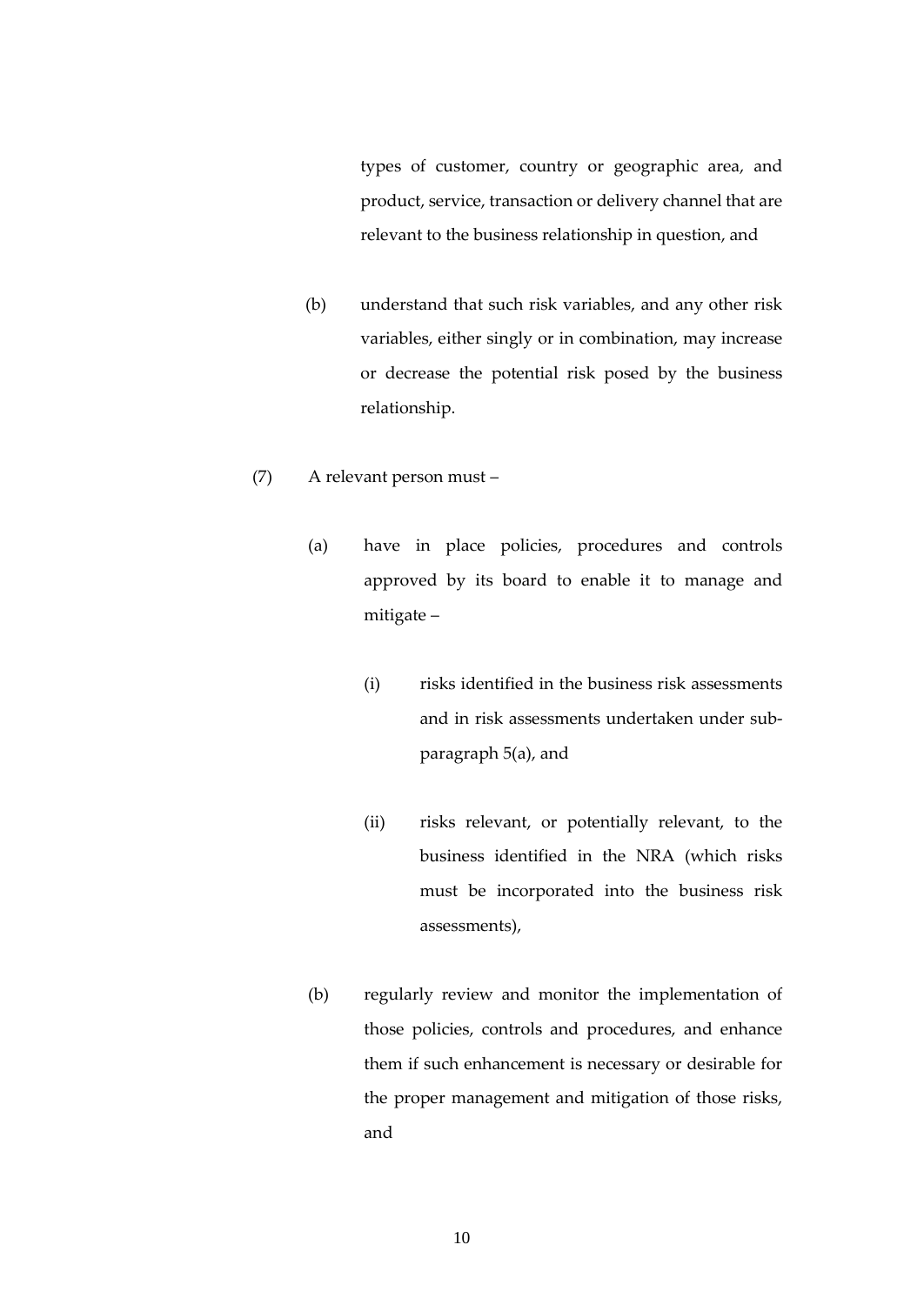- (c) take enhanced measures to manage and mitigate higher risks identified in the business risk assessments and in risk assessments undertaken under sub-paragraph 5(a).
- (8) A relevant person must have regard to
	- (a) any relevant notice, instruction or guidance issued by the Commission,
	- (b) the NRA,

in determining, for the purposes of this Schedule, what constitutes appropriate measures to manage and mitigate risks.

## PART II

#### CUSTOMER DUE DILIGENCE ETC.

#### **Customer due diligence.**

**3.** (1) A Category 1 eGambling licensee or Category 1 associate certificate holder shall ensure that the steps in sub-paragraph (2) are carried out –

- (a) subject to paragraph 5, before registering a customer in accordance with regulation 227,
- (b) immediately after a registered customer, in accordance with regulation 230, makes a deposit –
	- (i) of  $\epsilon$ 3,000 or more, or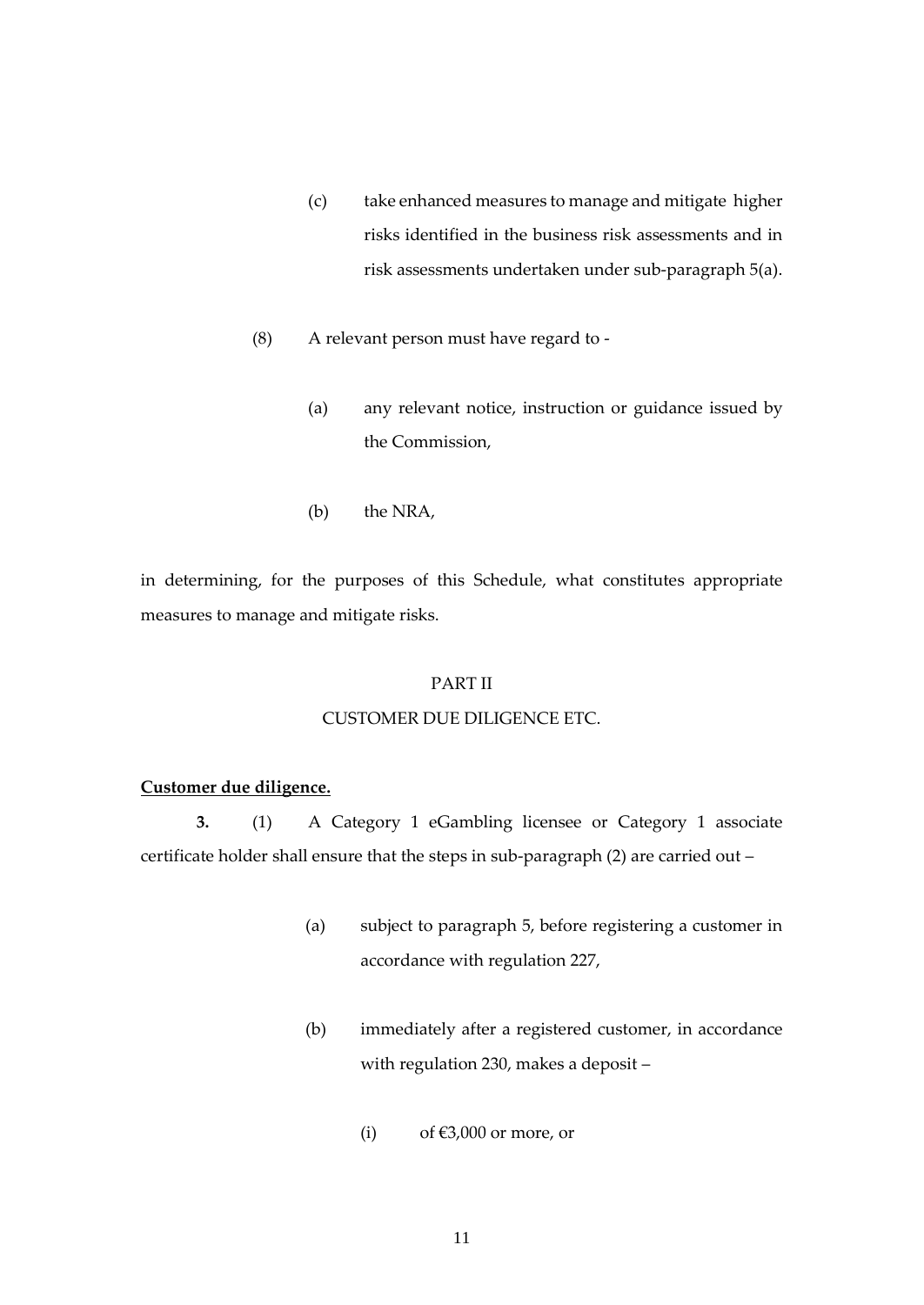- (ii) that results in the total value of his deposits in the course of any period of 24 hours reaching or exceeding €3,000,
- (c) when it knows or suspects or has reasonable grounds for knowing or suspecting -
	- (i) that, notwithstanding any exemptions or thresholds pursuant to this Schedule, any party to a customer relationship is engaged in money laundering or terrorist financing, or
	- (ii) that it is carrying out a transaction on behalf of a person, including a beneficial owner or underlying principal, who is engaged in money laundering or terrorist financing, and
- (d) when it has doubts about the veracity or adequacy of documents, data or information previously obtained for the purposes of identification or verification of a registered customer.
- (2) The steps referred to in sub-paragraph (1) are that
	- (a) the customer shall be identified and his identity verified using identification data,
	- (b) any person purporting to act on behalf of the customer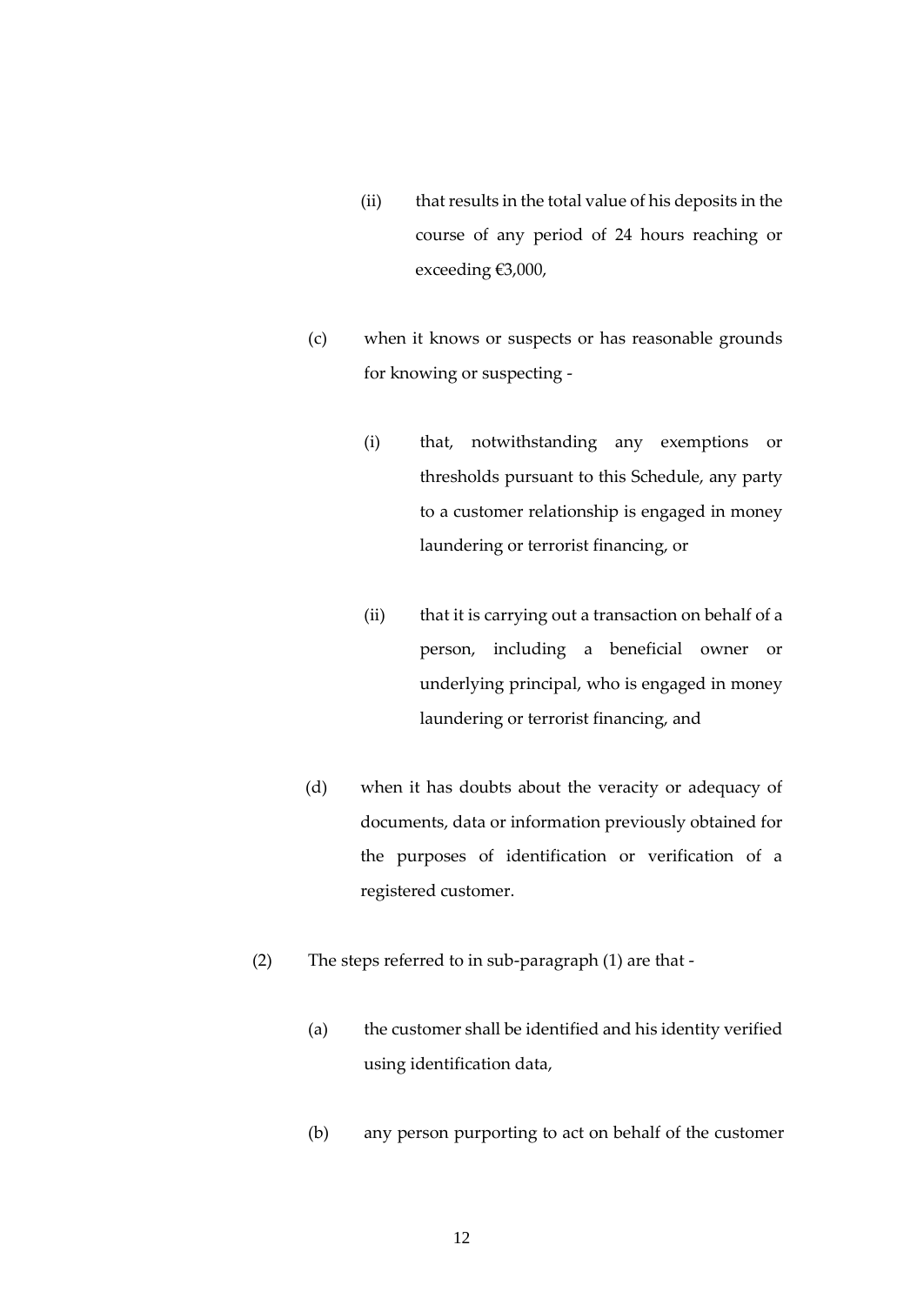shall be identified and his identity and his authority to so act shall be verified,

- (c) the beneficial owner and underlying principal shall be identified and reasonable measures shall be taken, on a risk sensitive basis, to verify such identity using identification data and such measures shall include, in the case of a legal person or legal arrangement, measures to understand the ownership and control structure of the customer,
- (d) a determination shall be made as to whether the customer is acting on behalf of another person and, if the customer is so acting, reasonable measures shall be taken to obtain sufficient identification data to identify and verify the identity of that other person,
- (e) information shall be obtained and understood on the purpose and intended nature of each customer relationship, and
- (f) a determination shall be made as to whether the customer, beneficial owner and any underlying principal is a person who is or has been entrusted with a prominent function by an international organisation or a politically exposed person, and, if he is a politically exposed person, whether he is a foreign politically exposed person or a domestic politically exposed person.

13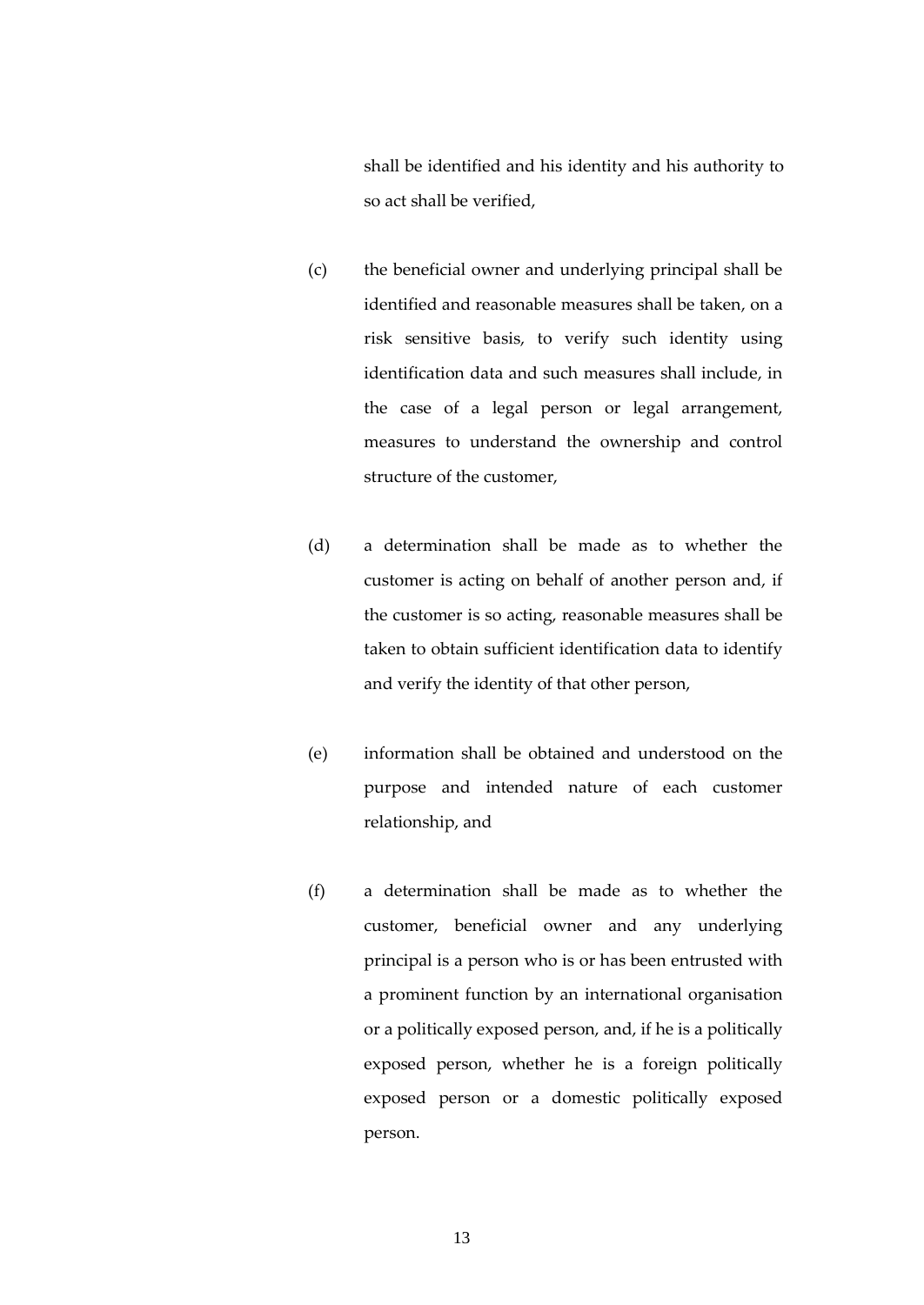(3) In respect of the beneficial owner, the identification data referred to at sub-paragraph (2)(a) shall include (without limitation) identification data verifying –

- (a) in the case of a legal person, the identity of any natural persons who exercise control of that person through a controlling ownership interest or by other means, or where no such natural persons have been identified, the identity of the natural person who is the senior managing official, and
- (b) in the case of a trust, the identity of the settlor, the trustees, the beneficiaries, and any natural persons otherwise exercising control of the trust, and
- (c) in the case of a legal arrangement other than a trust, the identity of persons in positions equivalent to those described in subparagraph (b).

(4) A Category 1 eGambling licensee or Category 1 associate certificate holder is not required to identify any shareholder or beneficial owner of –

- (a) a customer, and
- (b) a person which ultimately controls a customer,

that is –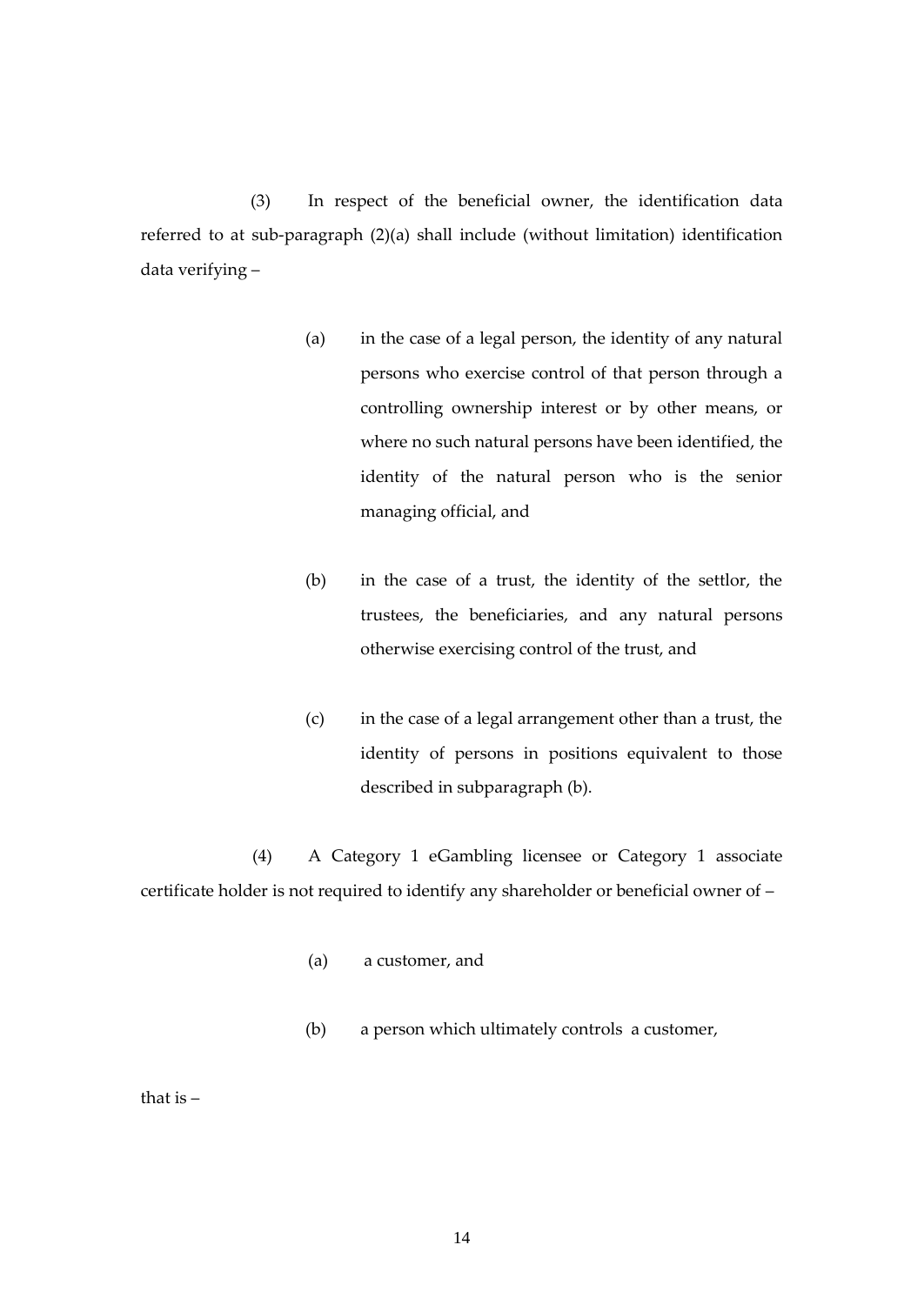- (i) a company listed on a recognised stock exchange prescribed by regulations made by the Committee for the purposes of this paragraph and subject to disclosure requirements which enable its beneficial owners to be identified, or
- (ii) a majority owned subsidiary of such a company.

(5) Where a Category 1 eGambling licensee or Category 1 associate certificate holder -

- (a) forms a suspicion of money laundering or terrorist financing by a customer or other person, and
- (b) reasonably believes that carrying out the steps in subparagraph (2), paragraph 4(2) or paragraph 9 would tip off that customer or person,

it shall not carry out those steps, but shall instead make a disclosure pursuant to Part I of the Disclosure Law, or section 15 or 15A, or section 12 (as appropriate) of the Terrorism Law.

(6) A Category 1 eGambling licensee or Category 1 associate certificate holder must have regard to any relevant instructions, notices or guidance issued by the Commission in determining, for the purposes of sub-paragraphs (2)(c) and (2)(d), and paragraph 4(2)(c), what constitutes taking reasonable measures.

## **Enhanced customer due diligence.**

**4.** (1) Where a Category 1 eGambling licensee or Category 1 associate

15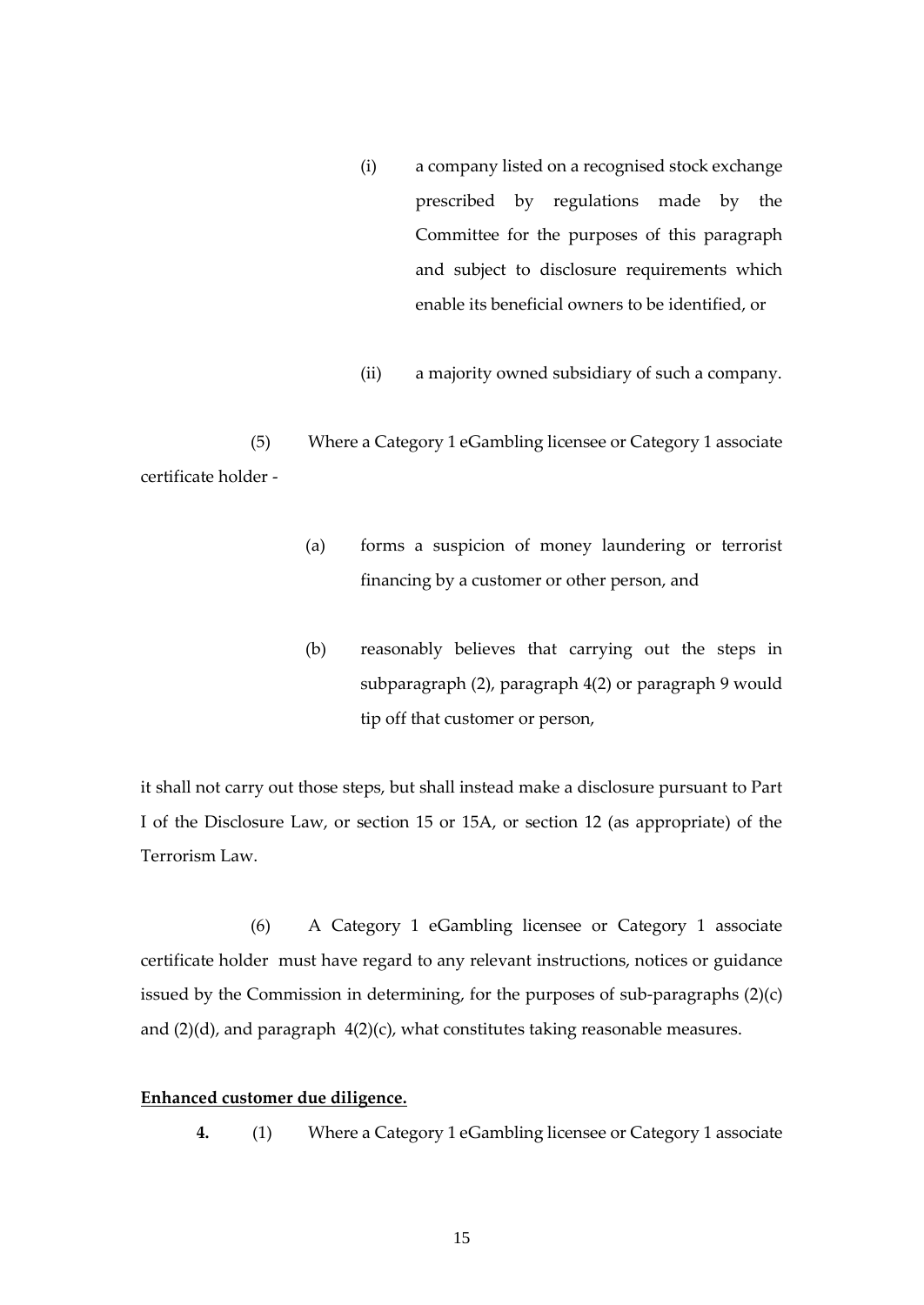certificate holder is required to carry out customer due diligence in accordance with paragraph 3, it shall also carry out enhanced customer due diligence in relation to higher risk customer relationships, including, without limitation, the following customer relationships -

- (a) a relationship in which the customer or any beneficial owner or underlying principal is a foreign politically exposed person,
- (b) a relationship where the customer is established or situated in a country or territory -
	- (i) that provides funding or support for terrorist activities, or does not apply (or insufficiently applies) the FATF Recommendations, or
	- (ii) is a country otherwise identified by the FATF Recommendations as a country for which such measures are appropriate,
- (c) a relationship which has been assessed as a high risk relationship pursuant to regulation 227(2) or 229, and
- (d) a relationship which the Category 1 eGambling licensee or Category 1 associate certificate holder considers to be a high risk relationship, taking into account any notices or warnings issued from time to time by the Commission pursuant to regulation 4(l) and having regard to the NRA.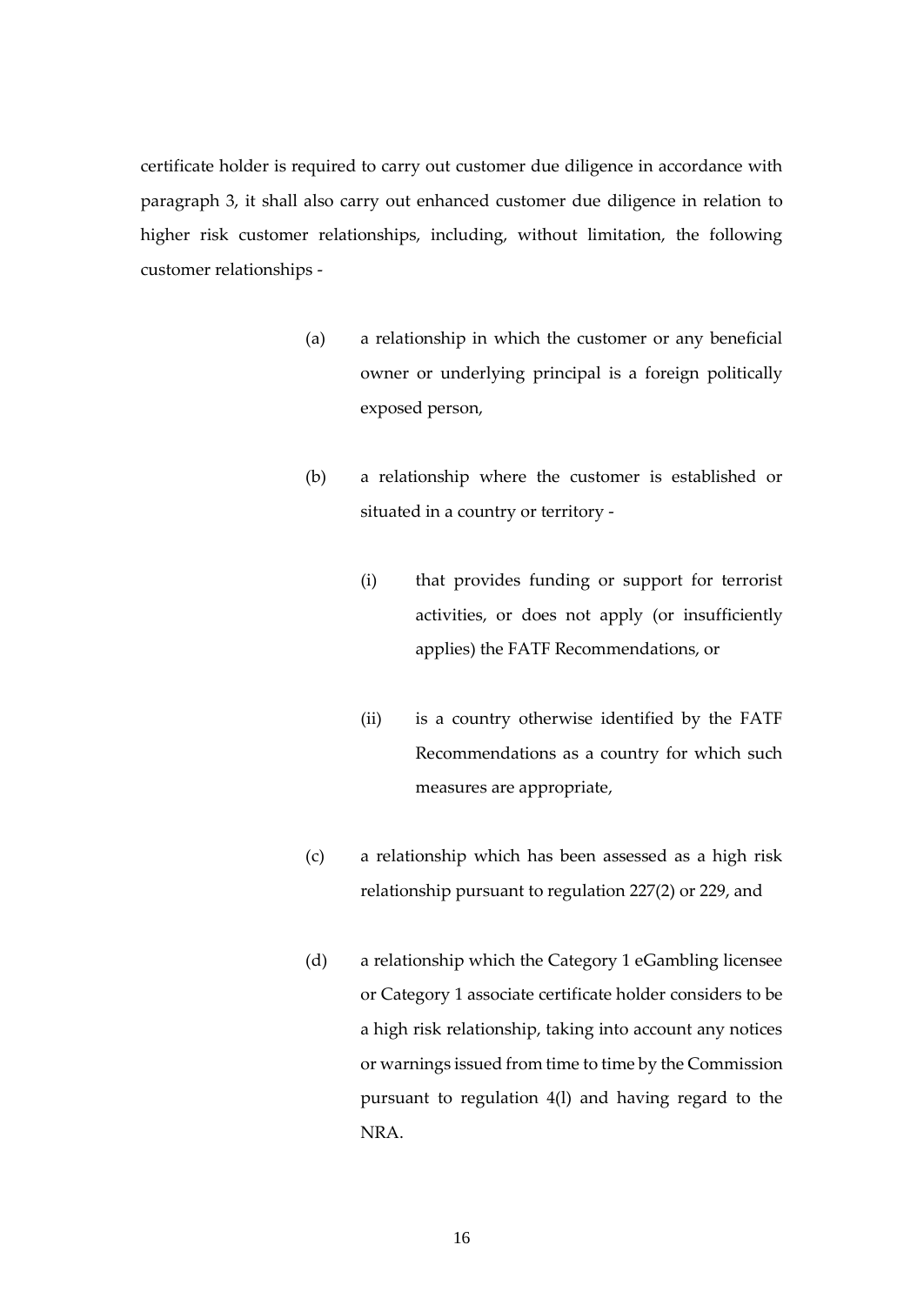(2) In sub-paragraph (1), "**enhanced customer due diligence**" means-

- (a) obtaining senior management approval for establishing a customer relationship,
- (b) obtaining senior management approval for, in the case of an existing customer relationship with a foreign politically exposed person, continuing that relationship,
- (c) taking reasonable measures to establish and understand the source of any funds and of the wealth of –
	- (A) the customer, and
	- (B) the beneficial owner, where the beneficial owner is a politically exposed person,
- (d) carrying out more frequent and more extensive ongoing monitoring, including increasing the number and timing of controls applied and selecting patterns of activity or transactions that need further examination, in accordance with paragraph 9, and
- (e) taking one or more of the following steps as would be appropriate to the particular customer relationship –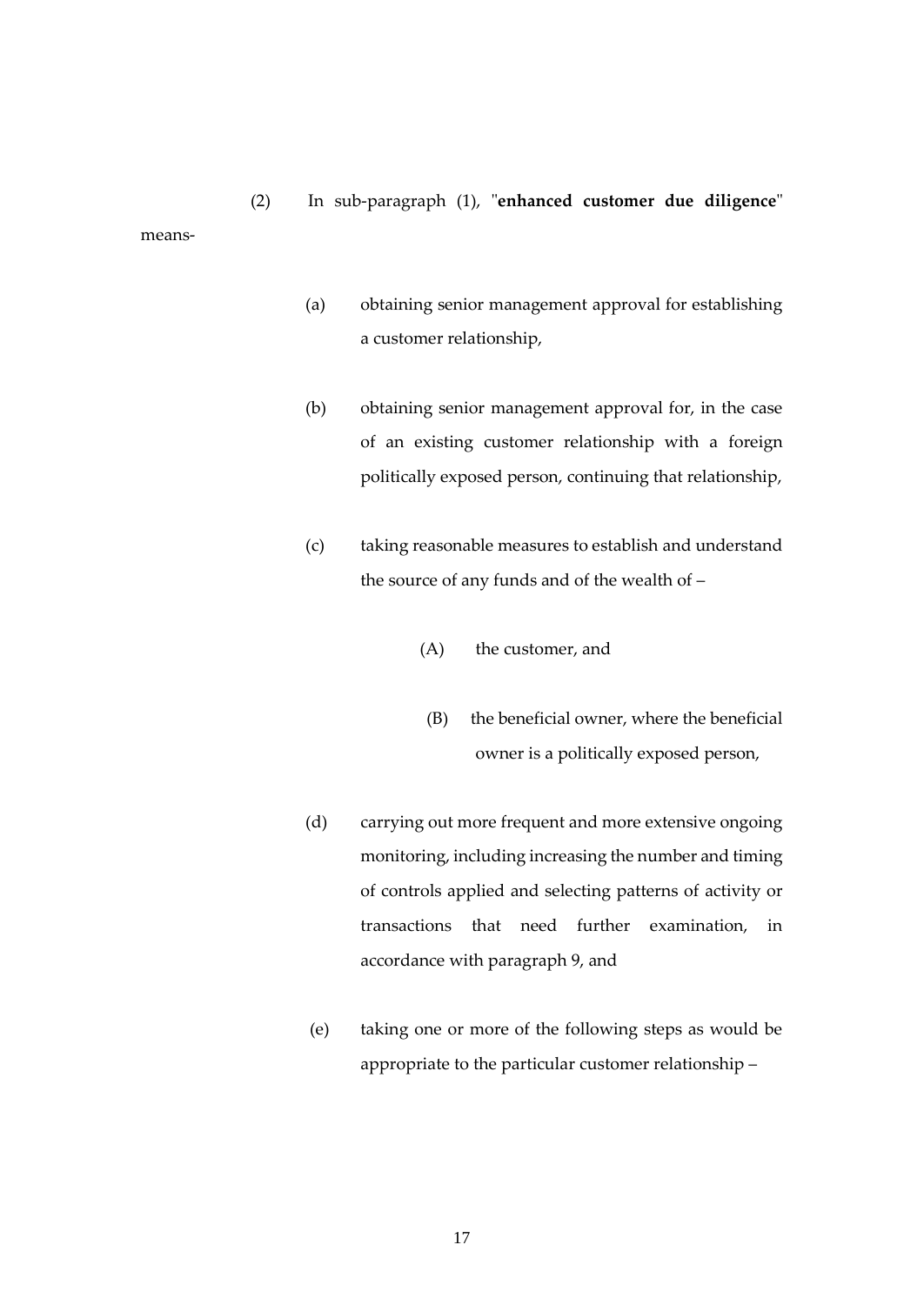- (i) obtaining additional identification data such as the customer's occupation, the volume of the customer's assets, and publicly available information about the customer,
- (ii) verifying additional aspects of the customer's identity, and
- (iii) obtaining additional information to understand the purpose and intended nature of each customer relationship.

(3) In paragraph 3(2)(f) and sub-paragraph (1), "**politically exposed person**" means –

- (a) a natural person who has, or has had at any time, a prominent public function, or who has been elected or appointed to such a function, including, without limitation -
	- (i) heads of state or heads of government,
	- (ii) senior politicians and other important officials of political parties,
	- (iii) senior government officials,
	- (iv) senior members of the judiciary,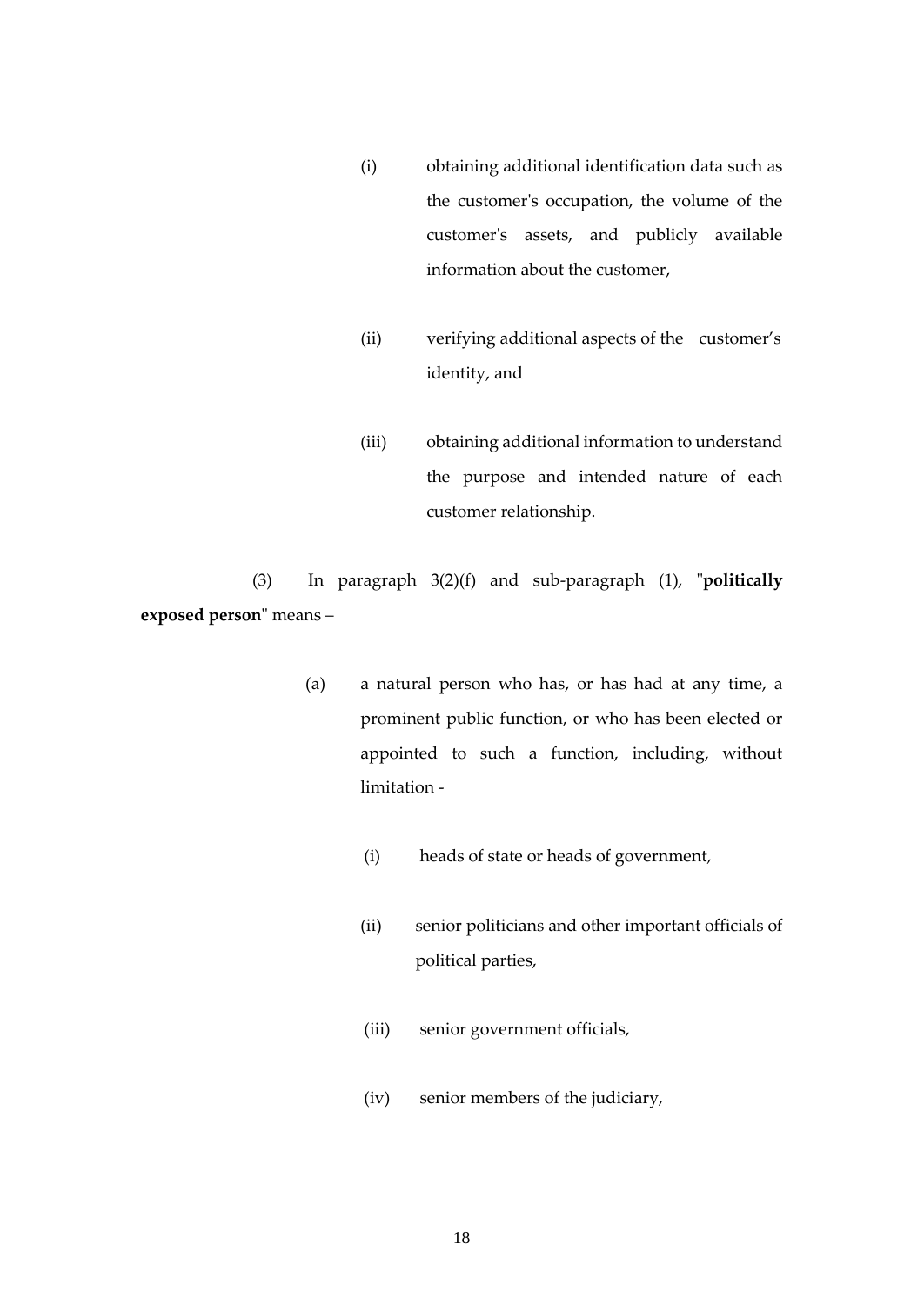- (v) senior military officers, and
- (vi) senior executives of state owned body corporates,

(and such a person shall be referred to as a "**foreign politically exposed person**" unless he holds or has held or has been elected or appointed to the prominent public function in question in respect of the Bailiwick, in which case he shall be referred to as a "**domestic politically exposed person**"),

- (b) a person who is, or who has been at any time, entrusted with a prominent function by an international organisation,
- (c) an immediate family member of such a person including, without limitation, a spouse, partner, parent, child, sibling, parent-in-law or grandchild of such a person and in this subparagraph "**partner**" means a person who is considered by the law of the country or territory in which the relevant public function is held as being equivalent to a spouse, or
- (d) a close associate of a person referred to in (a) or (b), including, without limitation -
	- (i) a person who is widely known to maintain a close business relationship with such a person, or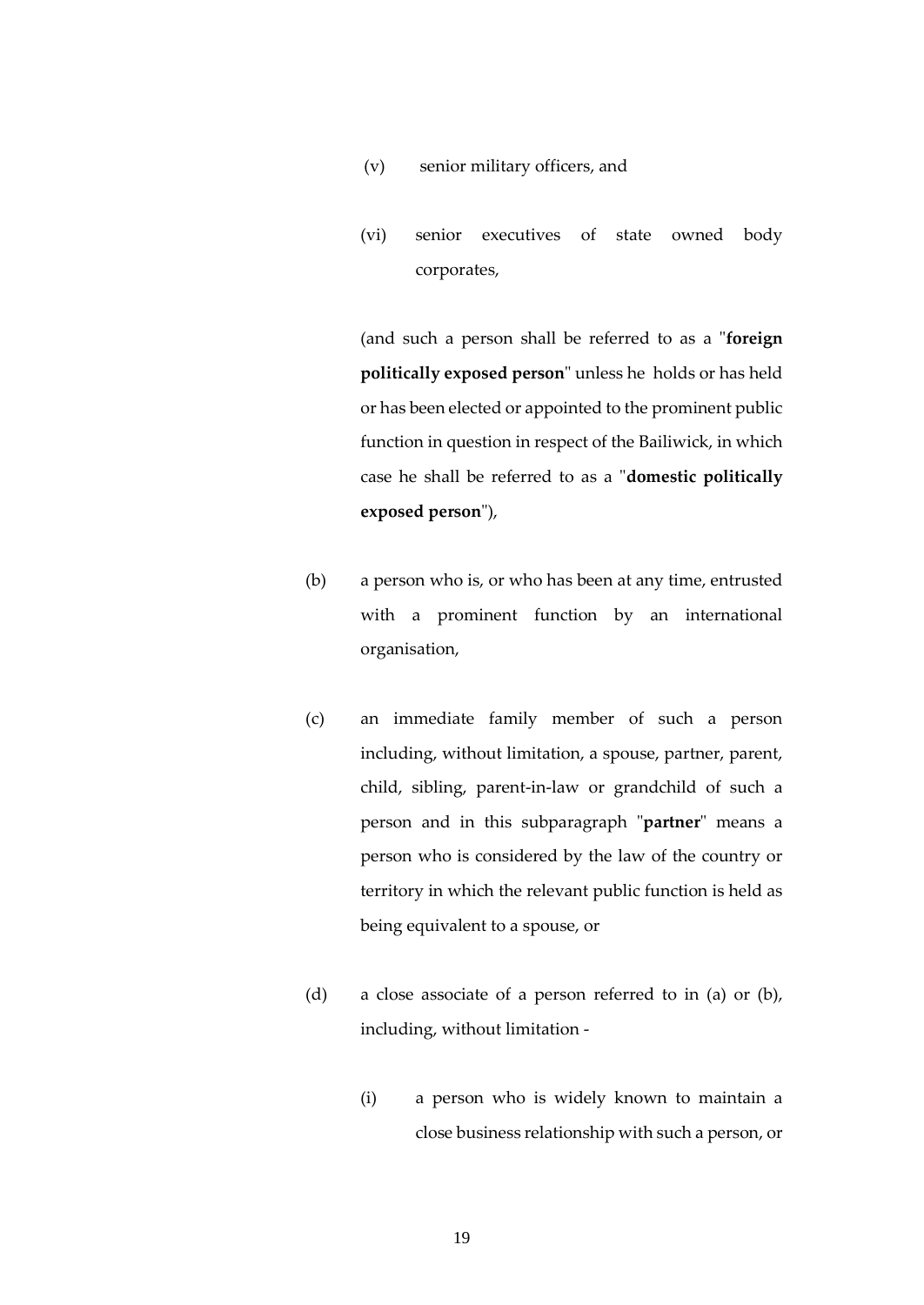(ii) a person who is in a position to conduct substantial financial transactions on behalf of such a person.

(4) A person is not a domestic politically exposed person for the purposes of this Schedule if he was not a politically exposed person within the meaning of Schedule 16 to the Alderney eGambling Regulations, 2009 when that Schedule was in force, and ceased to be entrusted with a prominent public function in respect of the Bailiwick before the coming into force of this Schedule.

(5) A Category 1 eGambling licensee or Category 1 associate certificate holder may treat a domestic politically exposed person as not being a politically exposed person five years after the person ceased to be entrusted with a public function if the senior management of the licensee has documented that the business is satisfied that –

- (a) it understands the source of the funds within the business relationship, and
- (b) there is no reason to continue to treat the person as a politically exposed person.

(6) Subject to subparagraph (9), a Category 1 eGambling licensee or Category 1 associate certificate holder may treat a person falling within subparagraph (3)(b) as not being a politically exposed person seven years after the person ceased to be entrusted with a prominent function by an international organisation if the senior management of the licensee or certificate holder has documented that the business is satisfied that –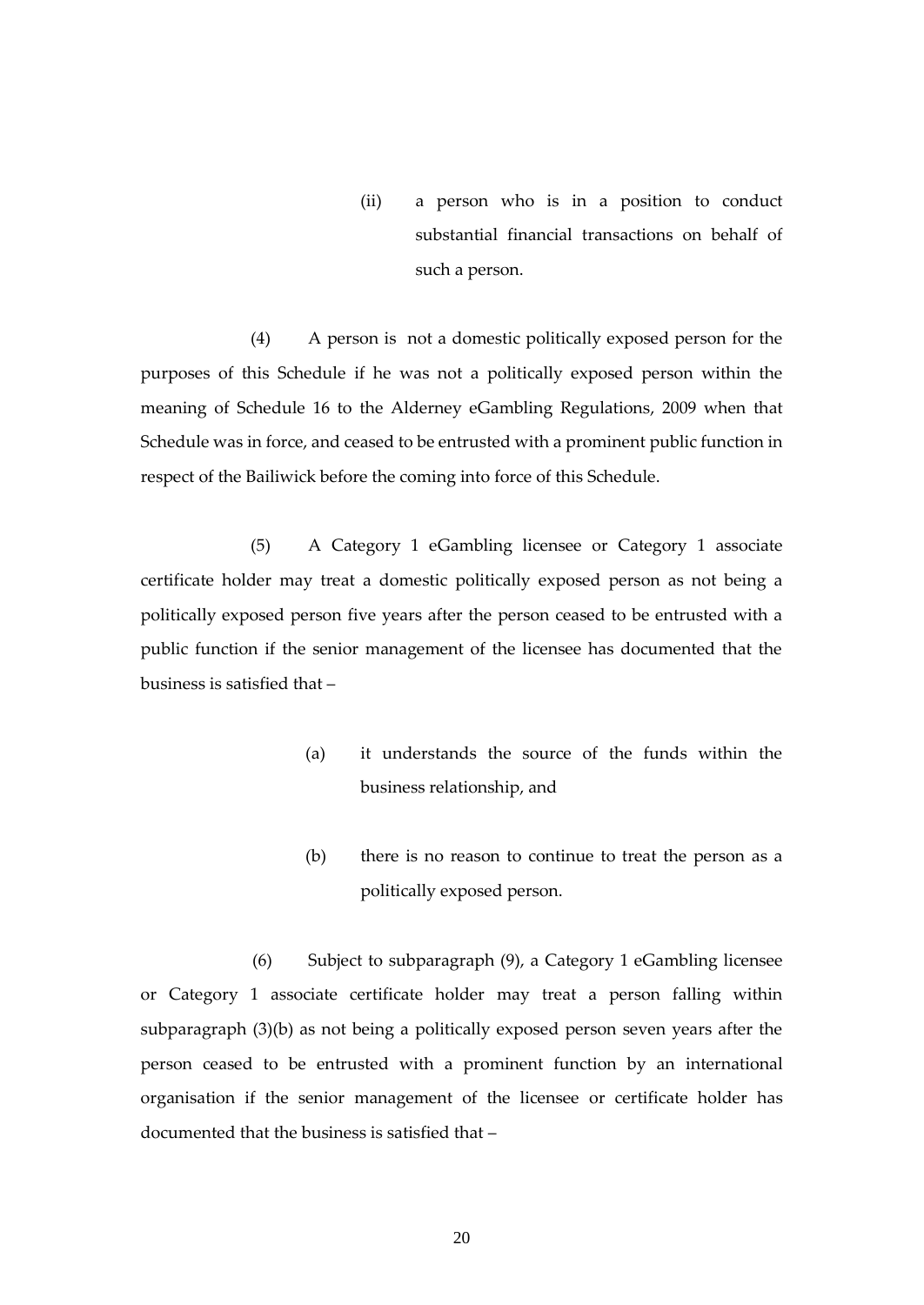- (a) it understands the source of the funds within the business relationship, and
- (b) there is no reason to continue to treat the person as a politically exposed person.

(7) Subject to subparagraph (9), a Category 1 eGambling licensee or Category 1 associate certificate holder may treat any other politically exposed person as not being a politically exposed person for the purposes of this Schedule seven years after the person ceased to be entrusted with a public function if the senior management of the licensee or certificate holder has documented that the business is satisfied that–

- (a) it has established and understands the source of the person's wealth, and that of the funds within the business relationship, and
- (b) there is no reason to continue to treat the person as a politically exposed person.

(8) Subparagraphs (5) to (7) apply in respect of persons falling within subparagraphs (3)(c) and (d) (immediate family members and close associates) in respect of the person in question as they do in respect of that person.

(9) Subparagraphs (6) and (7) do not apply in respect of a head of state or a head of government, a head of an international organisation, a person with the power to direct the spending of significant sums, or persons falling within subparagraphs (3)(c) and (d) in respect of such persons.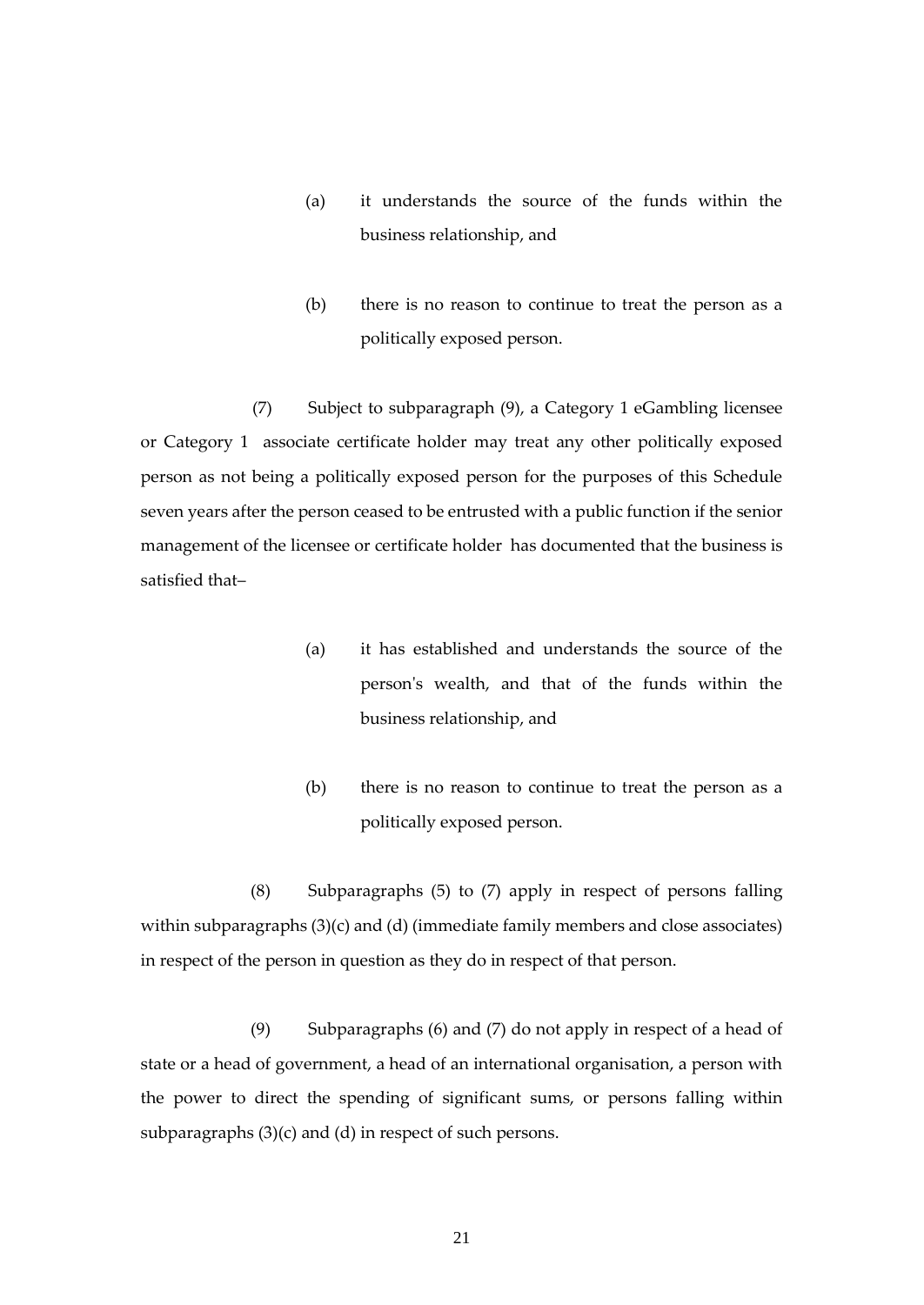#### **Timing of identification and verification.**

**5.** Verification of the identity of the customer and of any beneficial owners and underlying principals may be completed following the registration of the customer, provided that to do so would be consistent with the business risk assessment of the business relationship conducted pursuant to paragraph 2(5)(a) and-

- (a) the verification is completed as soon as reasonably practicable thereafter,
- (b) the need to do so is essential not to interrupt the normal conduct of the Category 1 eGambling licensee's or Category 1 associate certificate holder's business, and
- (c) appropriate and effective policies, procedures and controls are set out in the Category 1 eGambling licensee's or Category 1 associate certificate holder'sapproved internal control system which operate so as to manage money laundering and terrorist financing risks, including, without limitation, a set of measures, such as a limitation of the number, types and/or amount of transactions that can be performed or the monitoring of large or complex transactions being carried outside the expected norms for that customer relationship.

#### **Non-compliance with customer due diligence measures, etc.**

**6.** Where a Category 1 eGambling licensee or Category 1 associate certificate holder is unable to comply with paragraph 3 and, where applicable,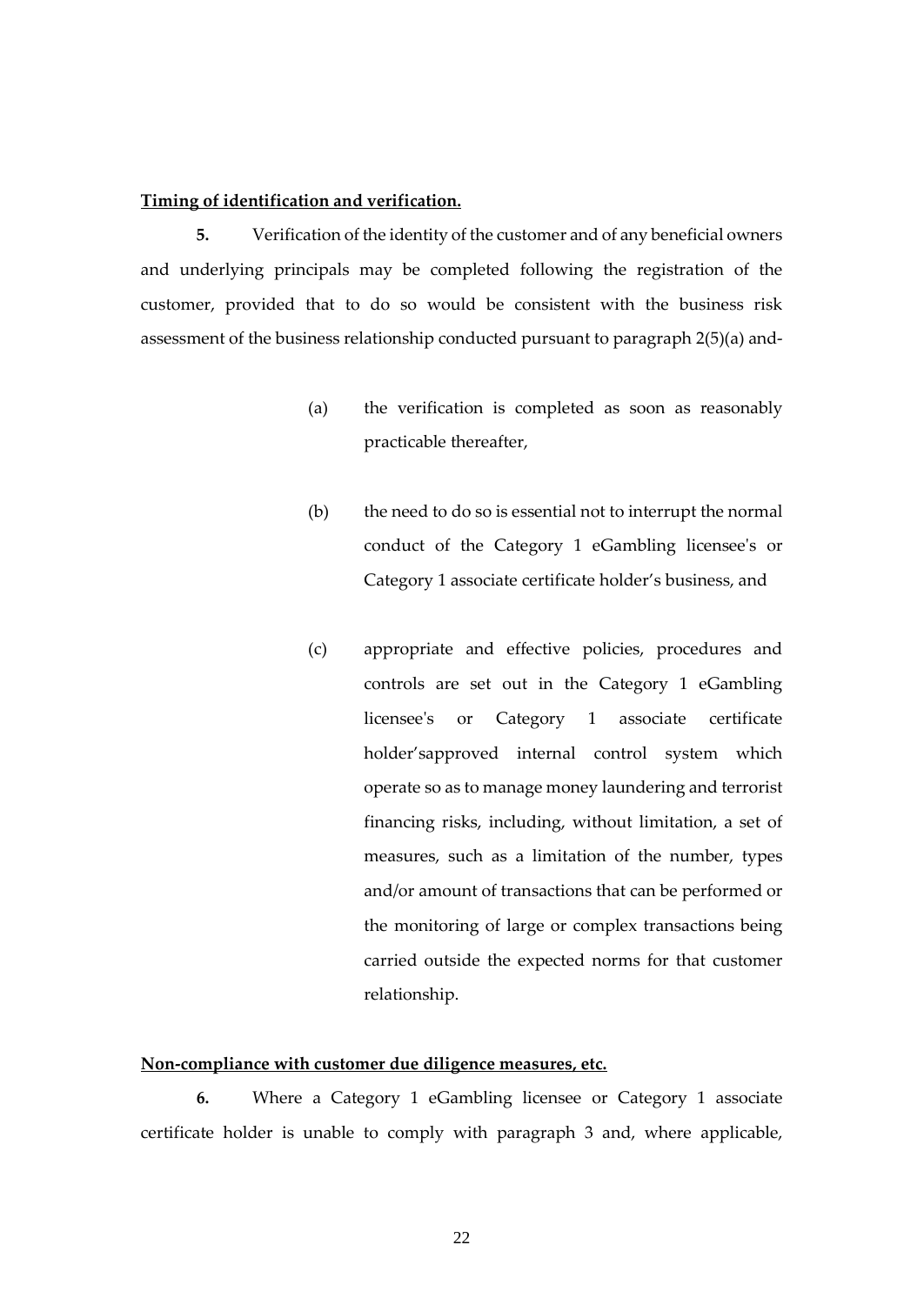paragraph 4, or paragraph 9(1)(a) to (c), it shall–

- (a) in the case of a person wishing to become a registered customer, not register that person as a customer,
- (b) in the case of an existing registered customer, terminate that customer relationship, and
- (c) consider whether making a disclosure is required pursuant to Part I of the Disclosure Law or or section 15 or 15A, or section 12 (as appropriate) of the Terrorism Law.

#### **Customer Identification and Verification Systems.**

**7.** The Category 1 eGambling licensee's or Category 1 associate certificate holder's customer identification and verification systems shall –

- (a) incorporate robust and effective client identification methods and measures in order to adequately manage and mitigate the specific risks of non face-to-face customer relationships or transactions inherent in the eGambling industry,
- (b) supplement identification verification software with additional forms of customer due diligence and identity verification procedures in circumstances which are appropriate and effective for the purposes of managing and mitigating the risks referred to in sub-paragraph (a) and forestalling, preventing and detecting money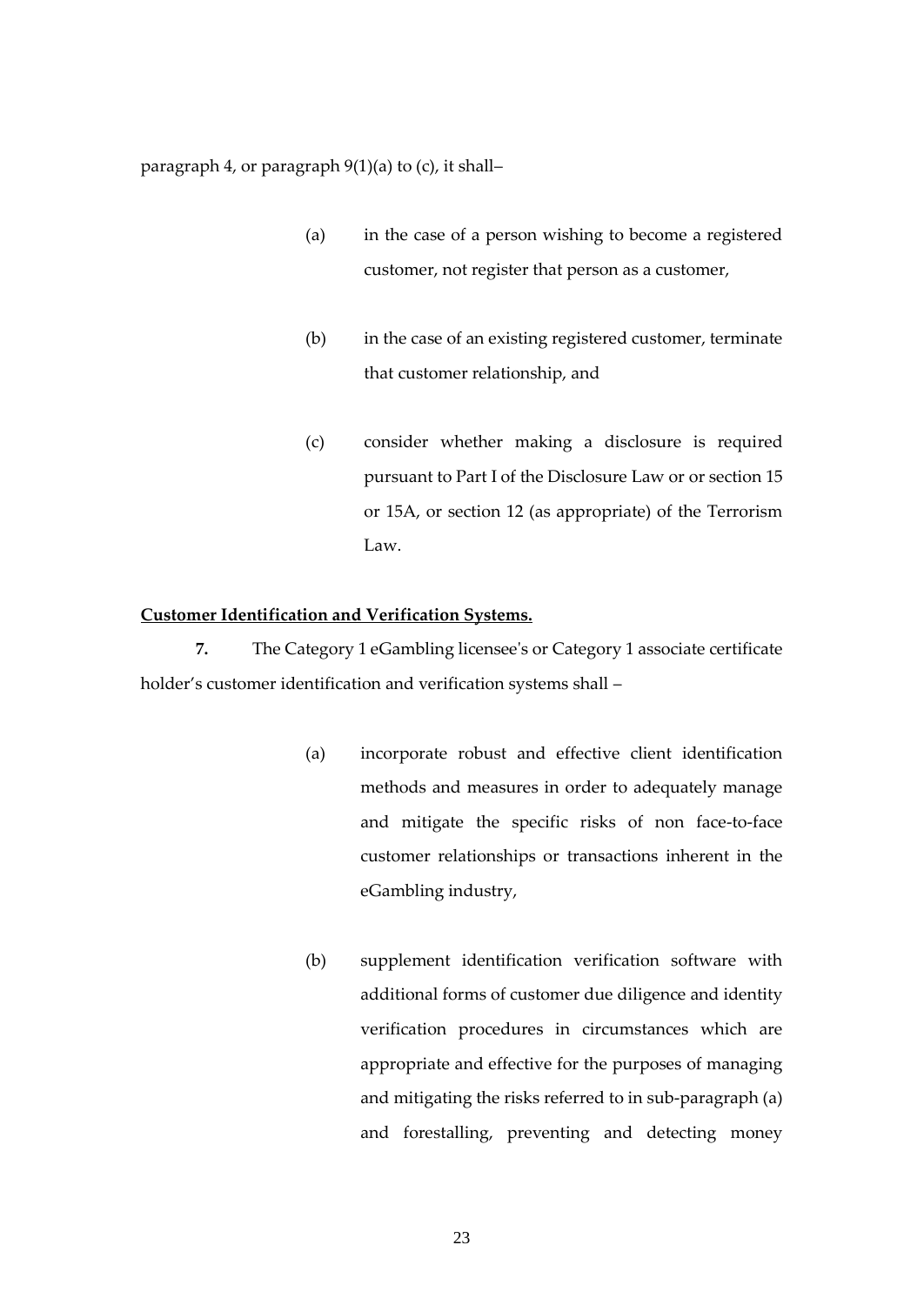laundering and terrorist financing, including, without limitation, where a Category 1 eGambling licensee or Category 1 associate certificate holder is required to carry out enhanced customer due diligence under this Schedule, and

(c) refer only to identification verification software and additional or alternative identification methods that have been approved by the Commission.

#### **Accounts.**

**8.** A Category 1 eGambling licensee or Category 1 associate certificate holder must, in relation to all customers –

- (a) not set up or keep anonymous accounts or accounts in fictitious names, and
- (b) maintain accounts in a manner which facilitates the meeting of the requirements of this Schedule.

#### PART III

# ENSURING COMPLIANCE AND RECORD KEEPING

## **Monitoring transactions and other activity.**

**9.** (1) A Category 1 eGambling licensee or Category 1 associate certificate holder shall perform ongoing and effective monitoring of any customer relationship, which shall include -

(a) reviewing identification data and records to ensure they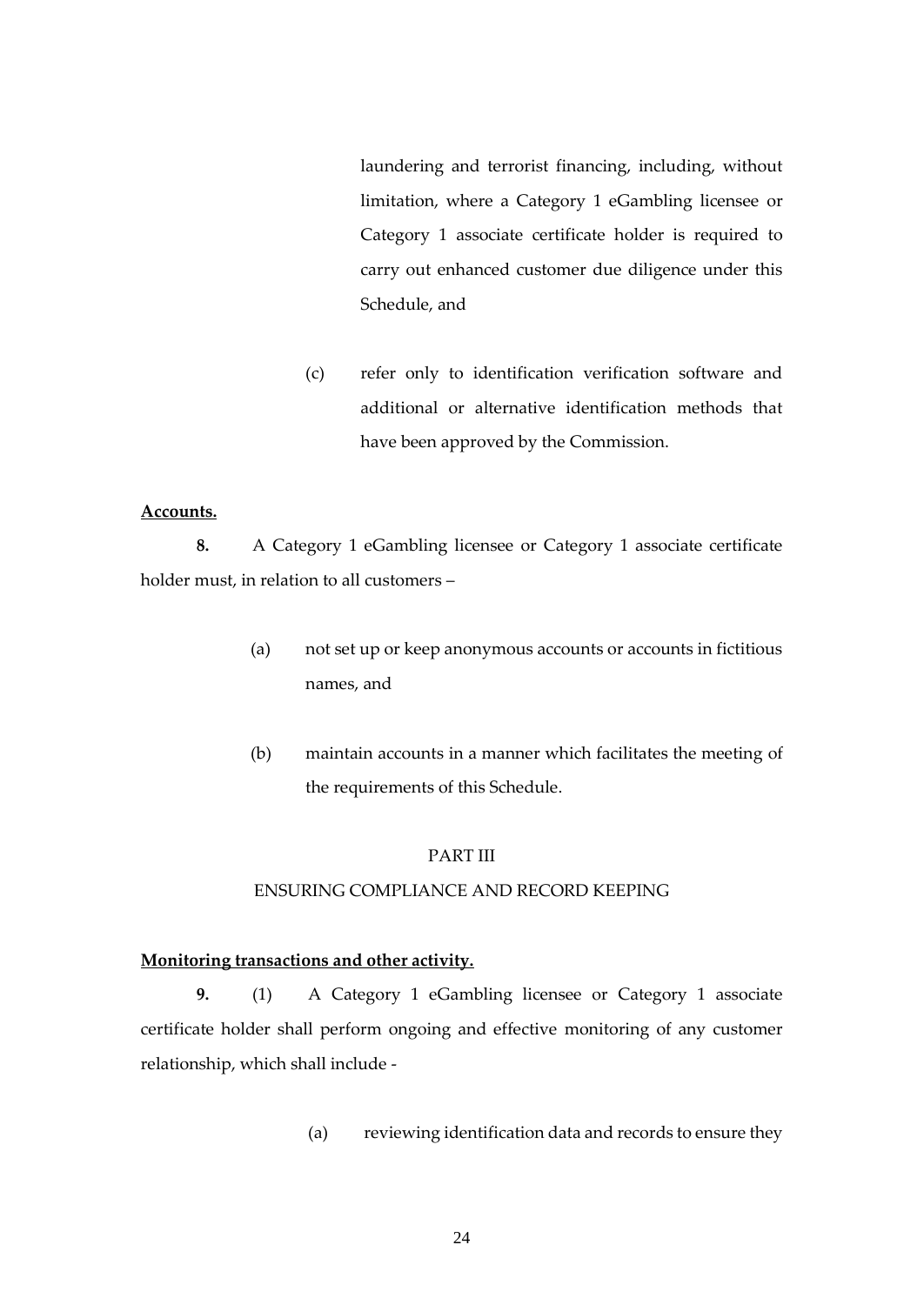are kept up to date, accurate and relevant, in particular as regards any beneficial owner, or registered customers in respect of whom there is a high risk,

- (b) updating identification data and records on a timely basis,
- (c) without prejudice to the Category 1 eGambling licensee's or Category 1 associate certificate holder's obligations under regulation 236, scrutinising any transactions or other activity to ensure that the transactions are consistent with the Category 1 eGambling licensee's or Category 1 associate certificate holder's knowledge of the registered customer and his risk profile (including, where necessary, the sources of funds) and paying particular attention to all -
	- (i) complex transactions,
	- (ii) transactions which are both large and unusual,
	- (iii) unusual patterns of activity or transactions, and
	- (iv) transactions arising from a country or territory that does not apply or insufficiently applies the FATF Recommendations,

which have no apparent economic purpose or no apparent lawful purpose and recording its findings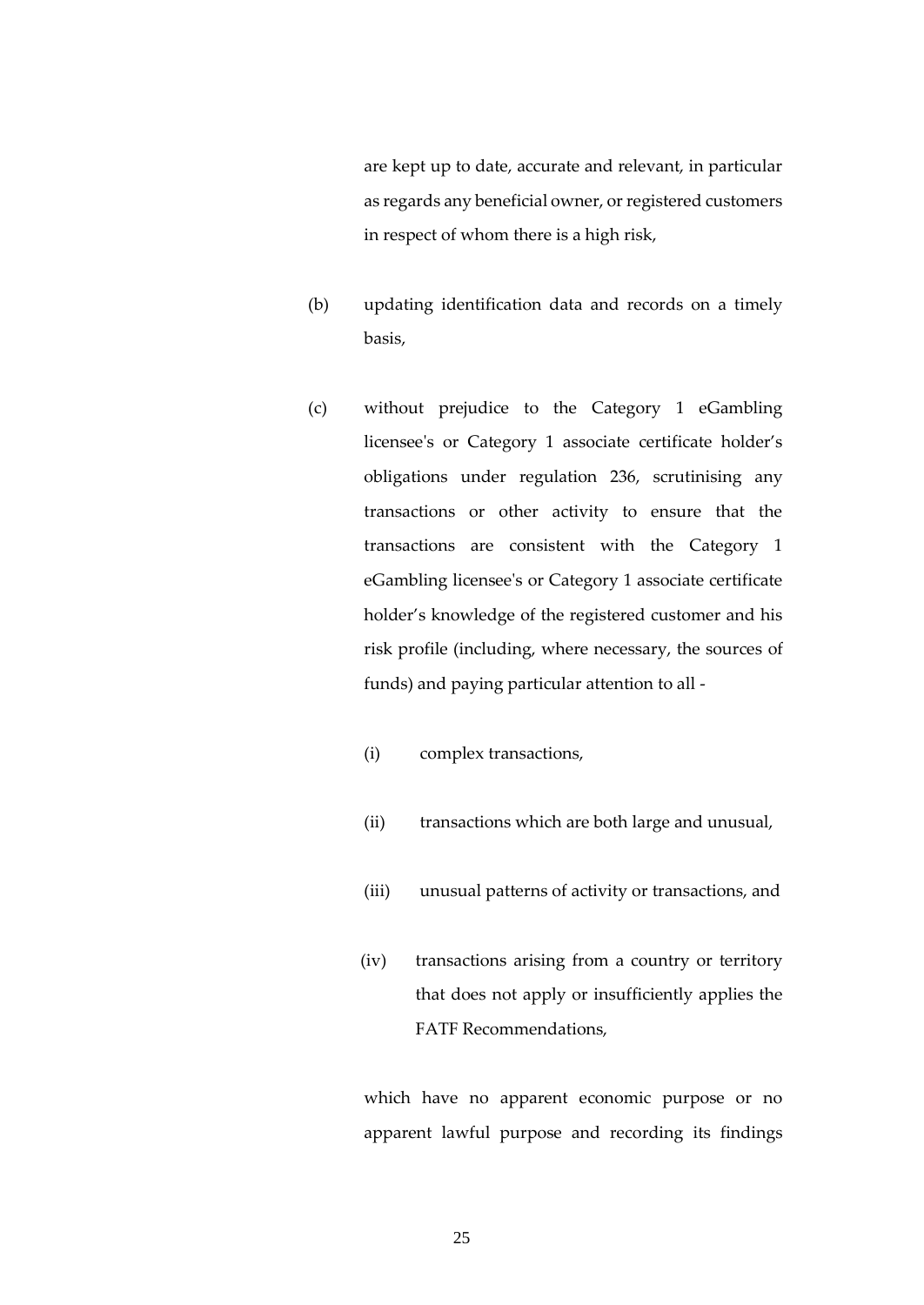#### thereon in writing, and

(d) ensuring that the way in which identification data are recorded and stored is such as to facilitate the ongoing monitoring of each customer relationship.

(2) A Category 2 eGambling licensee or, as the case may be, a Category 2 associate certificate holder shall perform ongoing and effective monitoring of all gambling transactions, paying particular attention to all –

- (a) complex transactions,
- (b) transactions which are both large and unusual, and
- (c) unusual patterns of activity or transactions, which have no apparent economic purpose or no apparent lawful purpose and recording its findings thereon in writing.

 (3) An eGambling licensee, a Category 1 associate certificate holder and a Category 2 associate certificate holder shall examine as far as reasonably possible, the background and purpose of the transactions described in sub-paragraphs  $(1)(c)$  and  $(2)$  and shall set forth its findings in writing.

(4) The extent of any monitoring carried out under sub-paragraph (1) and the frequency at which it is carried out shall be determined on the basis of materiality and risk including, without limitation, whether or not the customer relationship is a high risk relationship.

(5) Where a Category 2 eGambling licensee or Category 2 associate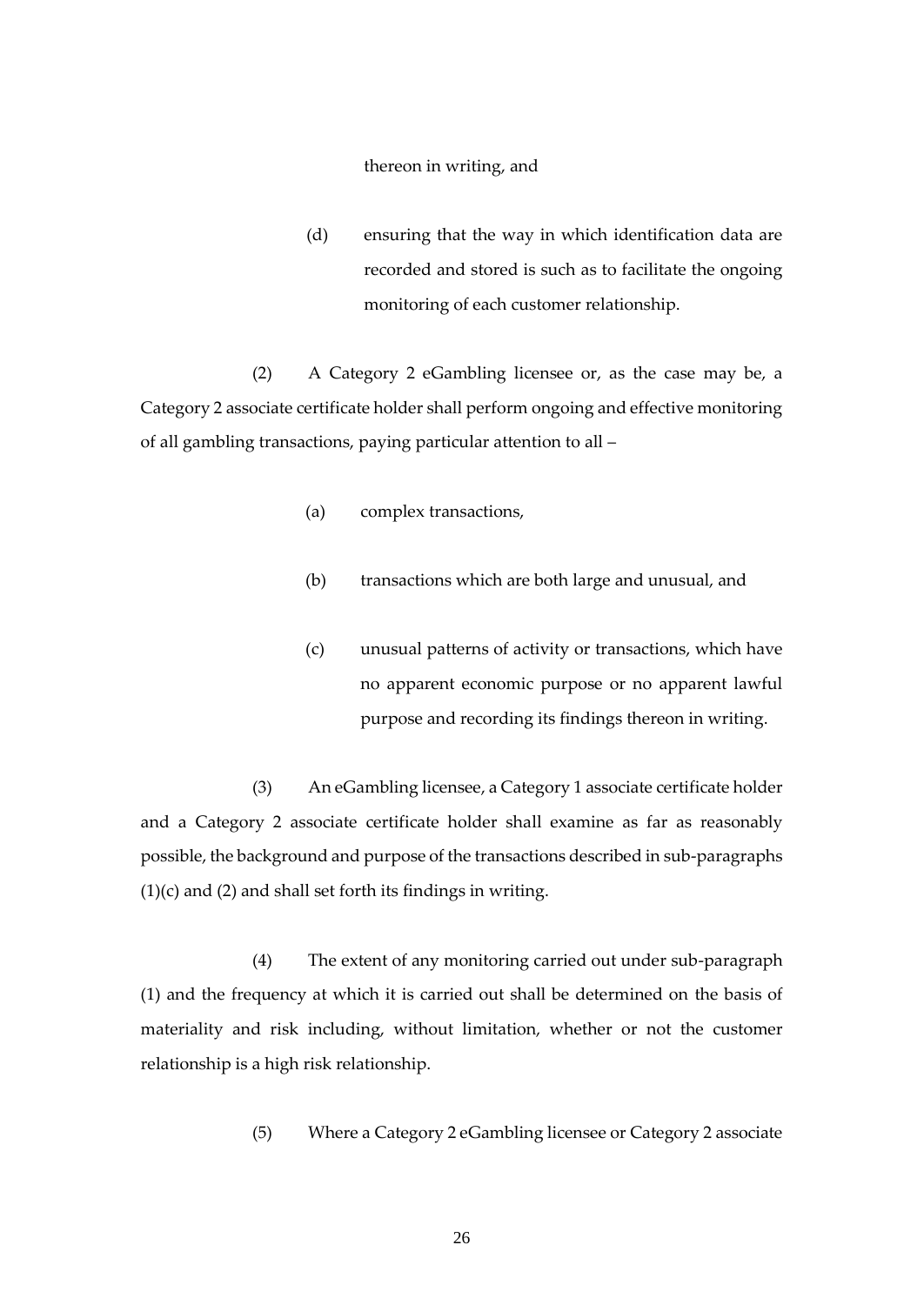certificate holder sets out its findings in writing in accordance with sub-paragraphs (2) and (3) it shall as soon as reasonably practicable communicate such findings to the Money Laundering Reporting Officer of the Category 1 eGambling licensee or Category 1 associate certificate holder who had allowed its customer to gamble with or through it in order to effect a gambling transaction.

(6) Without prejudice to the generality of this paragraph where within an existing business relationship there are complex and unusually large transactions, or unusual patterns of activity or transactions, which have no apparent economic or lawful purpose, an eGambling licensee or certificate holder shall –

- (a) examine the background and purpose of those transactions, and
- (b) increase the degree and nature of monitoring of the business relationship.

# **Reporting suspicion.**

**10.** (1) An eGambling licensee, a Category 1 associate certificate holder, a Category 2 associate certificate holder and a Temporary eGambling licensee (in respect of its activities under its Temporary eGambling licence) shall -

> (a) appoint an executive officer as the Money Laundering Reporting Officer and provide the name, title and email address of that person to the Commission and the Financial Intelligence Service as soon as is reasonably practicable and, in any event, within fourteen days starting from the date of that person's appointment, and ensure that all employees are aware of the name of that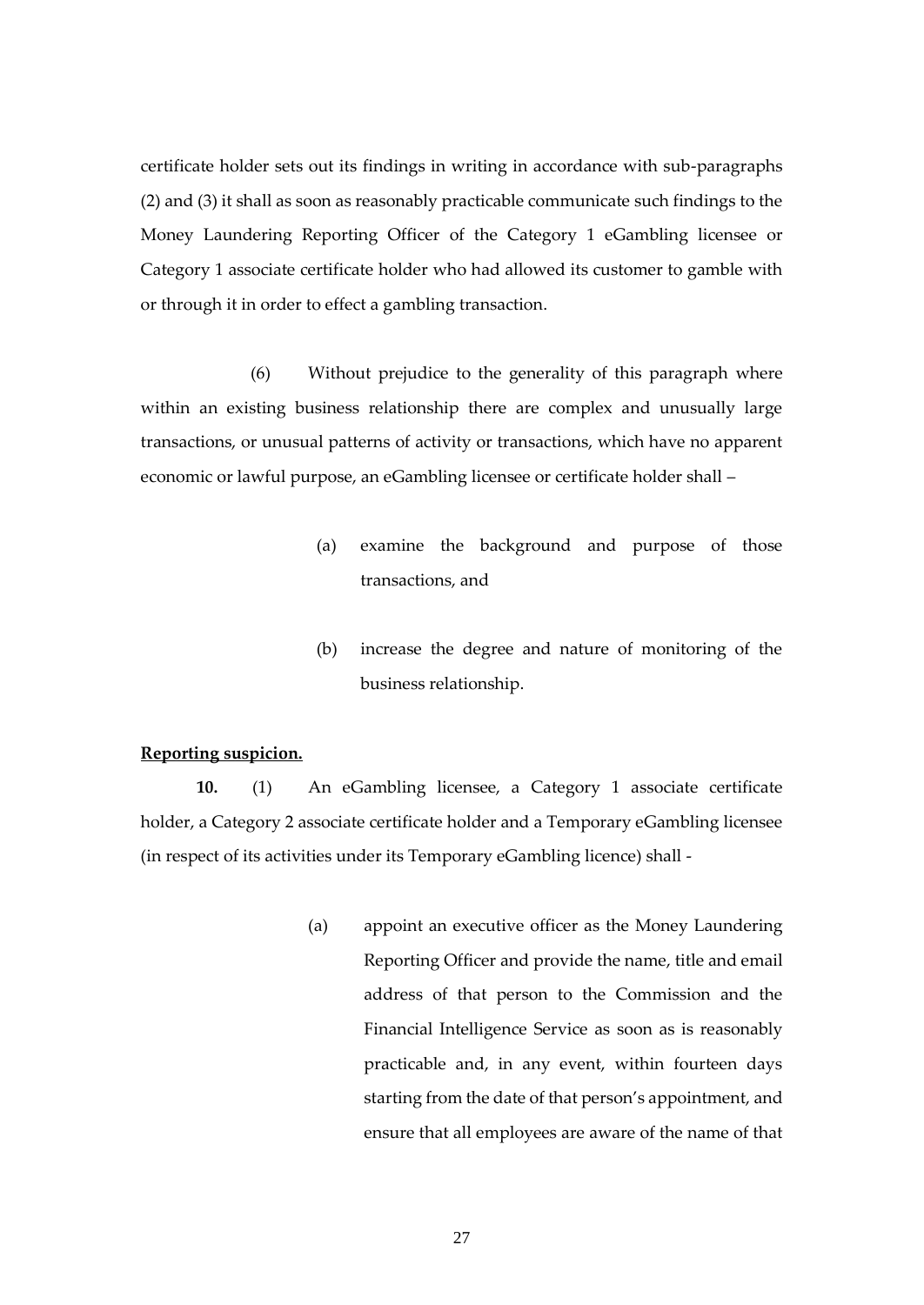person,

- (b) nominate another person (a "**nominated officer**") to carry out the functions of the Money Laundering Reporting Officer in his absence, and provide the name, title and email address of that person to the Commission and the Financial Intelligence Service as soon as is reasonably practicable and, in any event, within fourteen days starting from the date of that person's appointment, and ensure that any relevant employee is aware of the name of that nominated officer,
- (c) ensure that where a relevant employee, other than the Money Laundering Reporting Officer, is required to make a disclosure under Part I of the Disclosure Law, or section 12 of the Terrorism Law, that this is done by way of a report to the Money Laundering Reporting Officer, or, in his absence, to a nominated officer,
- (d) ensure that the Money Laundering Reporting Officer, or in his absence a nominated officer, in determining whether or not he is required to make a disclosure under Part I of the Disclosure Law, or section 15A or section 12 (as appropriate) of the Terrorism Law, takes into account all relevant information,
- (e) ensure that the Money Laundering Reporting Officer, or, in his absence, a nominated officer, is given prompt access to any other information which may be of

28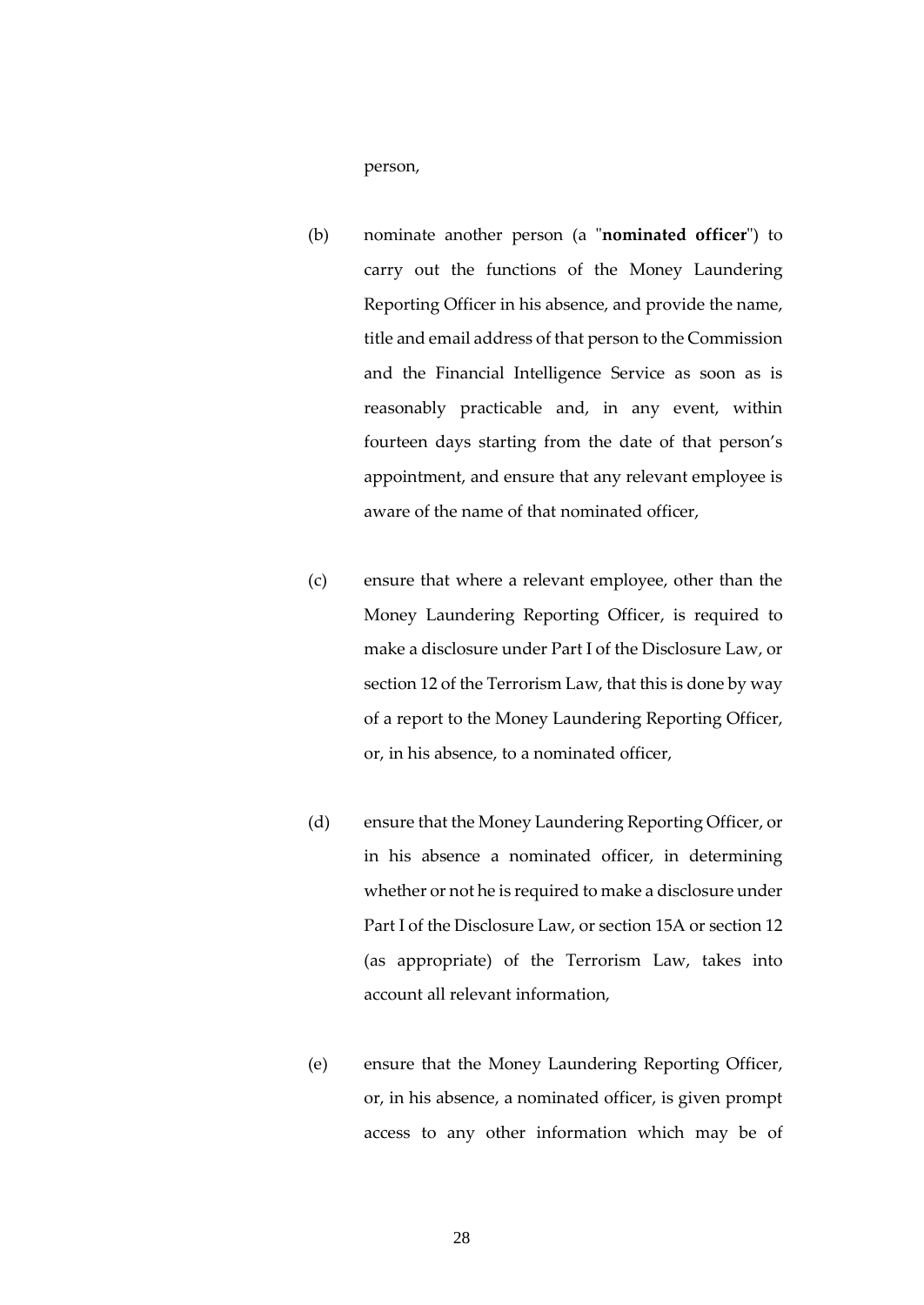assistance to him in considering any report, and

(f) ensure that it establishes and maintains such other appropriate and effective procedures and controls as are necessary to ensure compliance with requirements to make disclosures under Part I of the Disclosure Law, and section 12 of the Terrorism Law.

(2) Where an eGambling licensee, a Category 1 associate certificate holder, a Category 2 associate certificate holder and a Temporary eGambling licensee (in respect of its activities under its Temporary eGambling licence) makes a disclosure under Part 1 of the Disclosure Law or section 12 of the Terrorism Law, a copy of that disclosure shall be provided to the Commission at the same time or as soon as practicable thereafter.

(3) A person who, immediately prior to the coming into force of this Schedule ("**Commencement**"), was a money laundering reporting officer or nominated officer of an eGambling licensee, a Category 1 associate certificate holder, a Category 2 associate certificate holder or a Temporary eGambling licensee (in respect of its activities under its Temporary eGambling licence), having been appointed as such under paragraph 7 of Schedule 16 to the Alderney eGambling Regulations 2009, shall be deemed to have been appointed as that licensee's or certificate holder's Money Laundering Reporting Officer or nominated officer under subparagraph (1)(a) on Commencement, for the purposes of this Schedule.

(4) The requirement at subparagraph (1)(a) and (b) to provide the name, title and email address of the Money Laundering Reporting Officer or nominated officer to the Commission and Financial Intelligence Service, and the requirements at subparagraph (1)(d), do not apply in respect of a person deemed to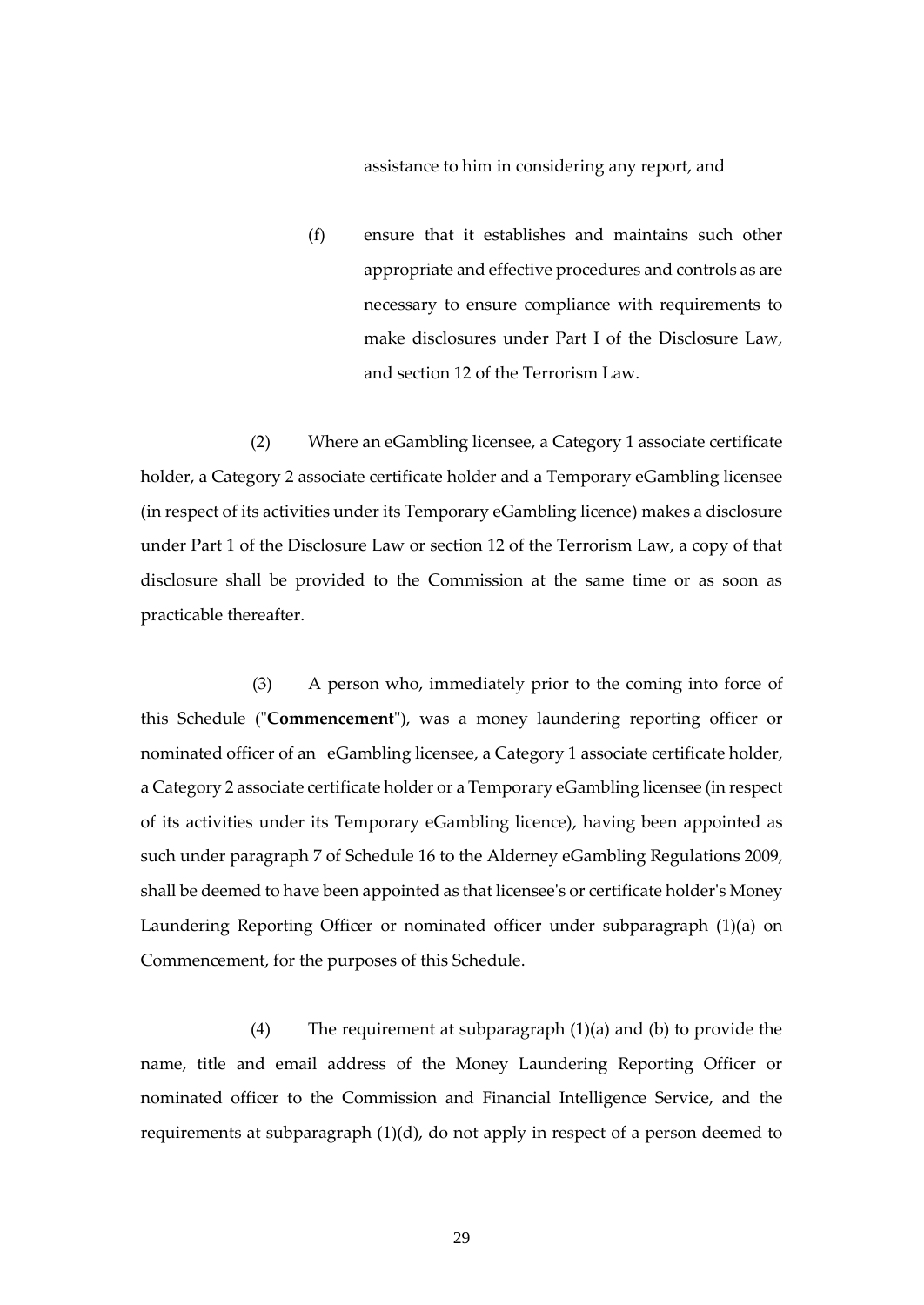have be appointed or nominated under subparagraph (3).

#### **Employee screening and training.**

**11.** (1) An eGambling licensee, a Category 1 associate certificate holder, a Category 2 associate certificate holder and a Temporary eGambling licensee (in respect of its activities under its Temporary eGambling licence) shall –

- (a) maintain appropriate and effective procedures, when hiring employees, for the purpose of ensuring high standards of employee probity and competence,
- (b) ensure that relevant employees receive comprehensive ongoing training in –
	- (i) the relevant enactments, the Law, this Ordinance, the Regulations, and any relevant guidance issued by the Commission which relates to anti-money laundering and counter terrorist financing,
	- (ii) the personal obligations of employees and their potential criminal liability under the relevant enactments and this Ordinance,
	- (iii) the implications of non-compliance by employees with any guidance issued by the Commission in accordance with section 22(3)(b) of this Ordinance,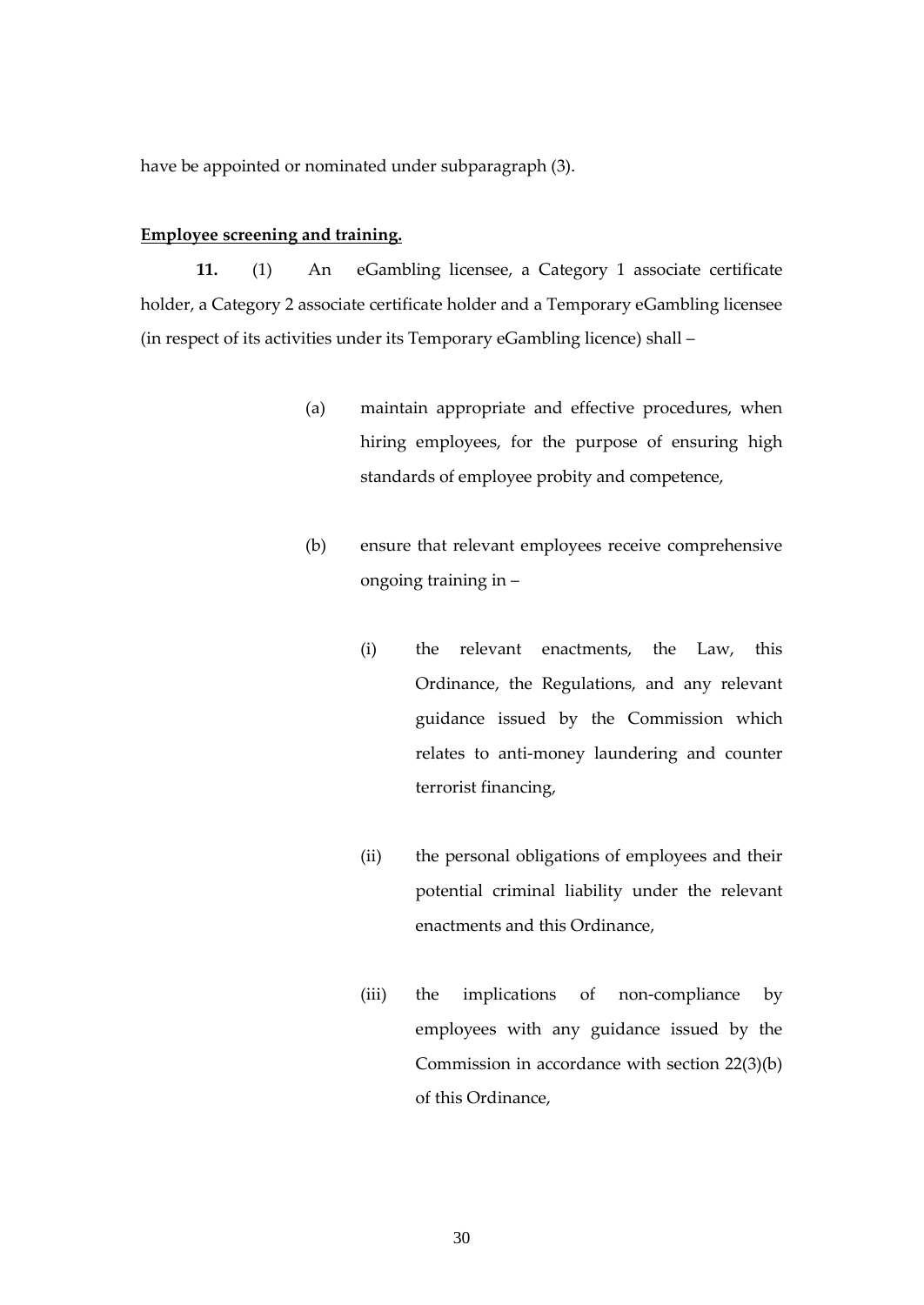- (iv) its policies, procedures and controls for the purposes of forestalling, preventing and detecting money laundering and terrorist financing,
- (v) the identity and responsibilities of the Money Laundering Reporting Officer,
- (vi) the detection of unusual or suspicious activity or transactions,
- (vii) the principal vulnerabilities of the products and services offered by the eGambling licensee or the associate certificate holder, and
- (viii) new developments, including information on current money laundering and terrorist financing techniques, methods, trends and typologies, and
- (c) identify relevant employees who, in view of their particular responsibilities, should receive additional and ongoing training, appropriate to their roles, in the matters set out in subparagraph (b) and shall provide such training.

 (2) A Category 1 eGambling licensee, Category 1 associate certificate holder or Temporary eGambling licensee as the case may be shall ensure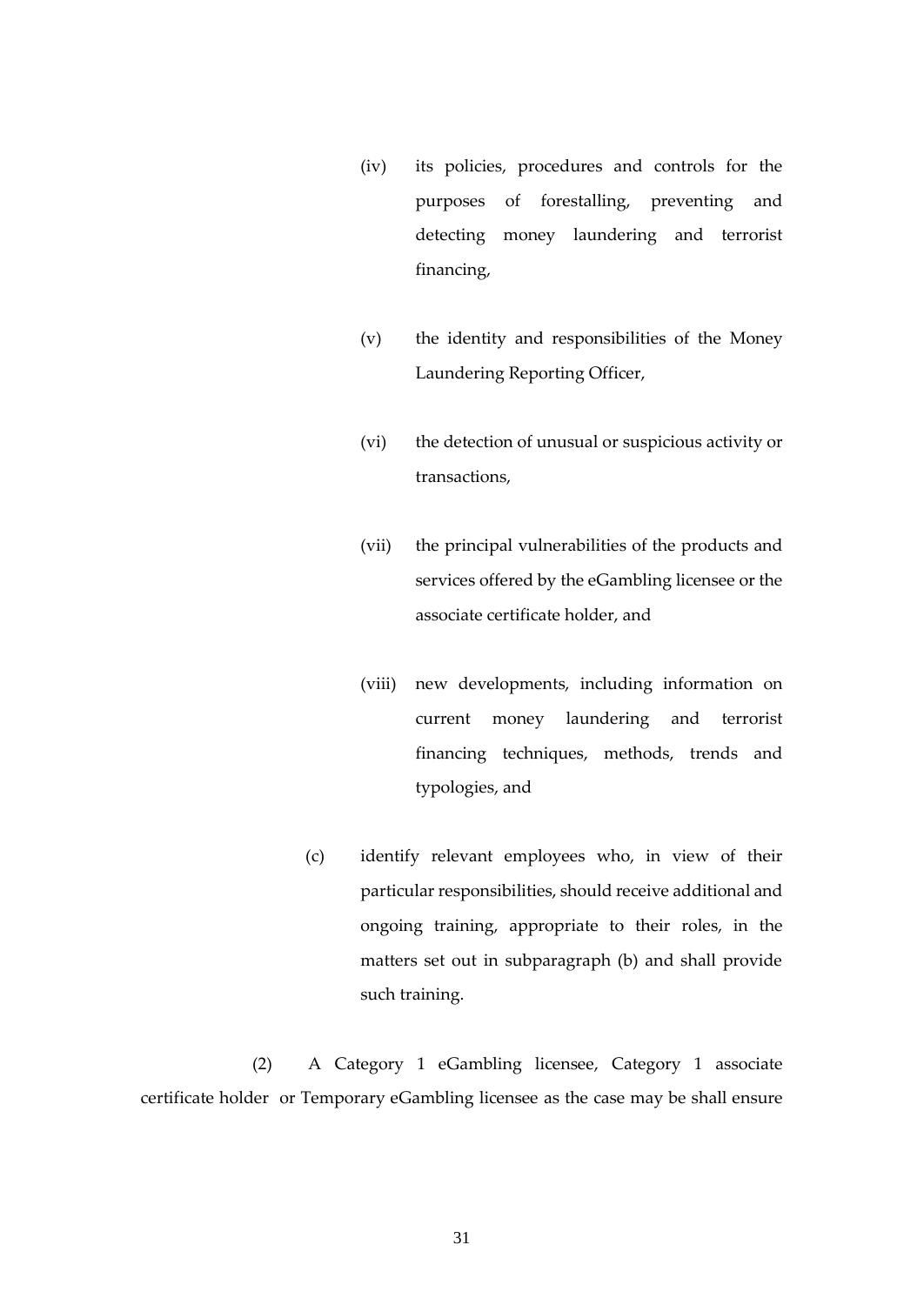that relevant employees receive comprehensive ongoing training in customer due diligence requirements.

#### **Record-keeping.**

**12.** (1) Subject to the provisions of this regulation, a relevant person must keep a comprehensive record of each transaction with a registered customer, including (other than in the case of a Category 2 licensee or Category 2 certificate holder) the identity of the customer, the nature and date of the transaction and amounts and types of currency involved in the transaction; and such a record shall be referred to as a "**transaction document**".

(2) An eGambling licensee, a Category 1 associate certificate holder, a Category 2 associate certificate holder and a Temporary eGambling licensee (in respect of its activities under its Temporary eGambling licence) shall keep such of the following as is appropriate to their licence or certificate –

- (a) all transaction documents or copies thereof for five years starting from the date that both the transaction and any related transaction were completed, and
- (b) any customer due diligence information or a copy thereof for five years starting from the date the person concerned ceased to be a registered customer,

or, in either case, for such longer period as the Commission, the Financial Intelligence Service, or an officer of police may direct.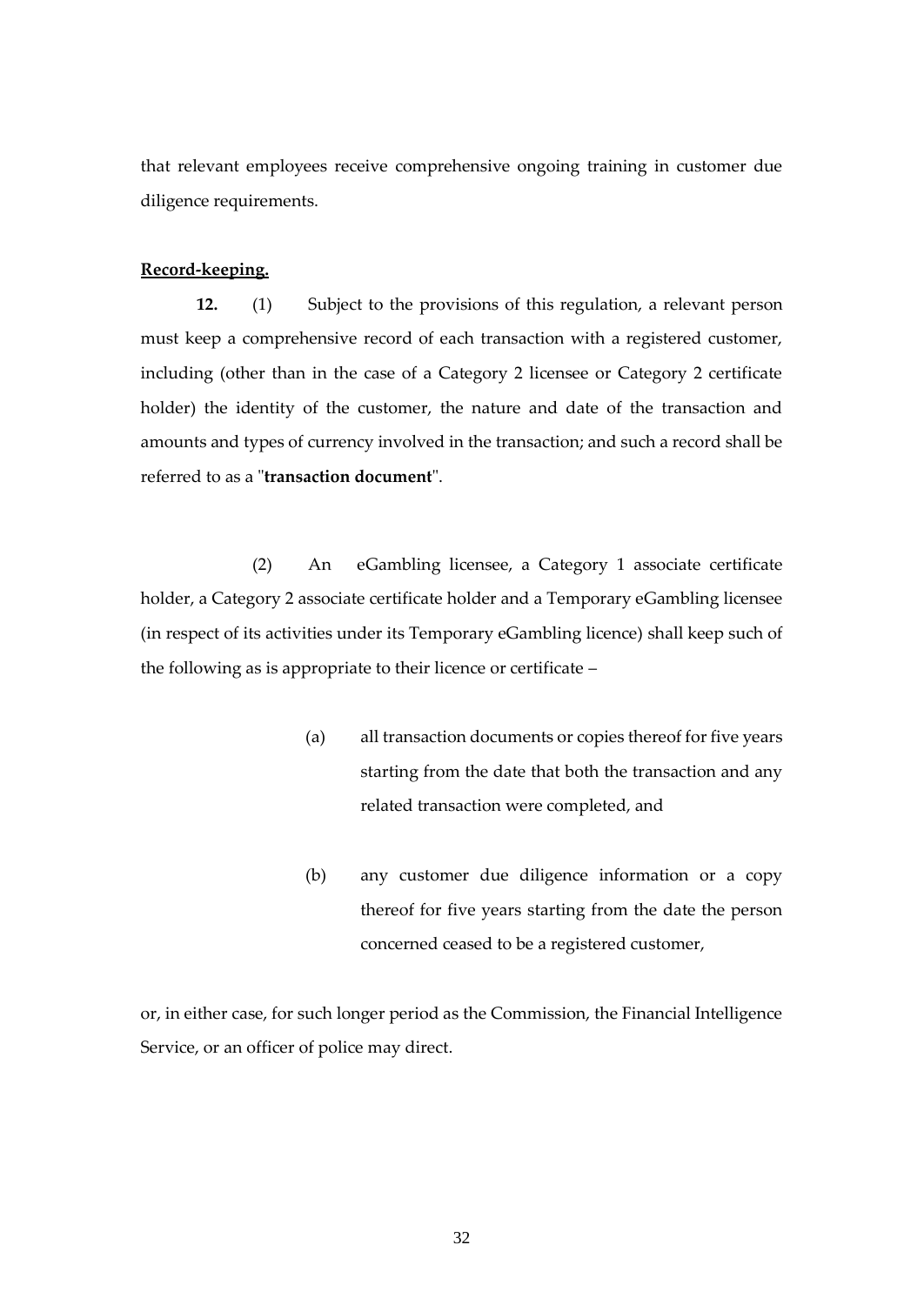(3) Where an eGambling licensee or an associate certificate holder is required by any enactment, rule of law or court order to provide a transaction document or any customer due diligence information to any person before the end of the period set out in sub-paragraph (1), the licensee or certificate holder shall –

- (a) keep a copy of the transaction document or customer due diligence information until the period has ended or the original is returned, whichever occurs first, and
- (b) maintain a register of transaction documents and customer due diligence information so provided.

 (4) An eGambling licensee and an associate certificate holder shall (if applicable) also keep records of –

- (a) any findings made under paragraphs  $9(1)(c)$ ,  $9(2)$  and/or 9(3) for five years from the date the record was created,
- (b) any reports made to its Money Laundering Reporting Officer as referred to in paragraph 10 and of any disclosure made under Part I of the Disclosure Law or section 12 of the Terrorism Law made other than by way of a report to the Money Laundering Reporting Officer for five years starting from the date the person concerned ceased to be a registered customer,
- (c) any training carried out under paragraph 8 for five years starting from the date the training was carried out,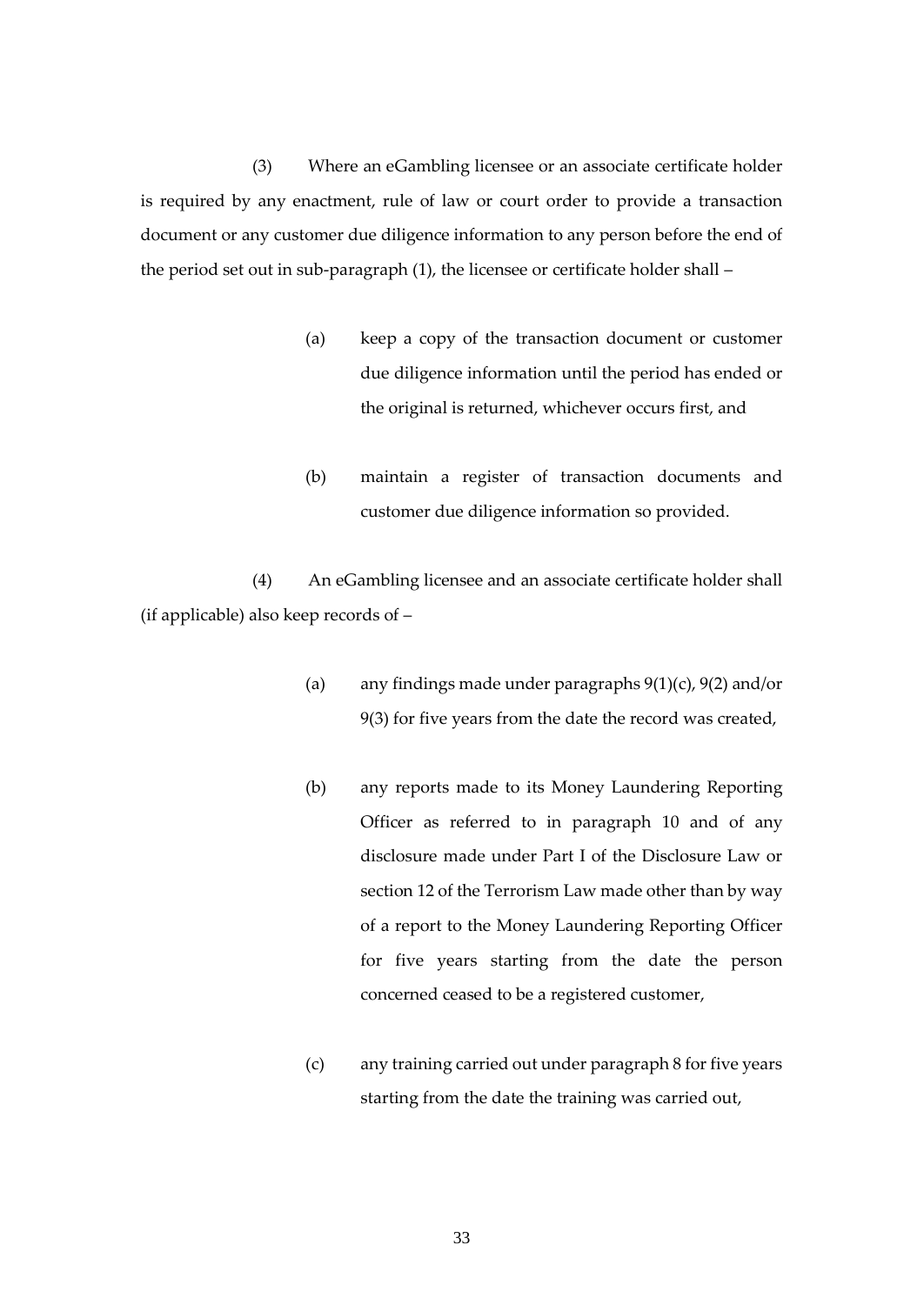- (d) any minutes or other documents prepared pursuant to paragraphs  $2(1)(b)$  and  $13(f)$  until  $-$ 
	- (i) the expiry of five years starting from the date that they were finalised, or
	- (ii) they are superseded by later minutes or other documents prepared under those provisions, whichever occurs later, and
- (e) its policies, procedures and controls which it is required to establish and maintain pursuant to this Schedule, including previous iterations of the relevant sections of its approved internal control system, for five years starting from the date that they ceased to be operative.

(5) Documents and customer due diligence information, including any copies thereof, kept under this paragraph –

- (a) may be kept in any manner or form, provided that they are readily retrievable, and
- (b) shall be made available promptly
	- (i) in respect of customer due diligence information, transaction documents and records relating to subparagraphs (4)(a), (4)(c), (4)(d) and (4)(e), -
		- (A) to any auditor, and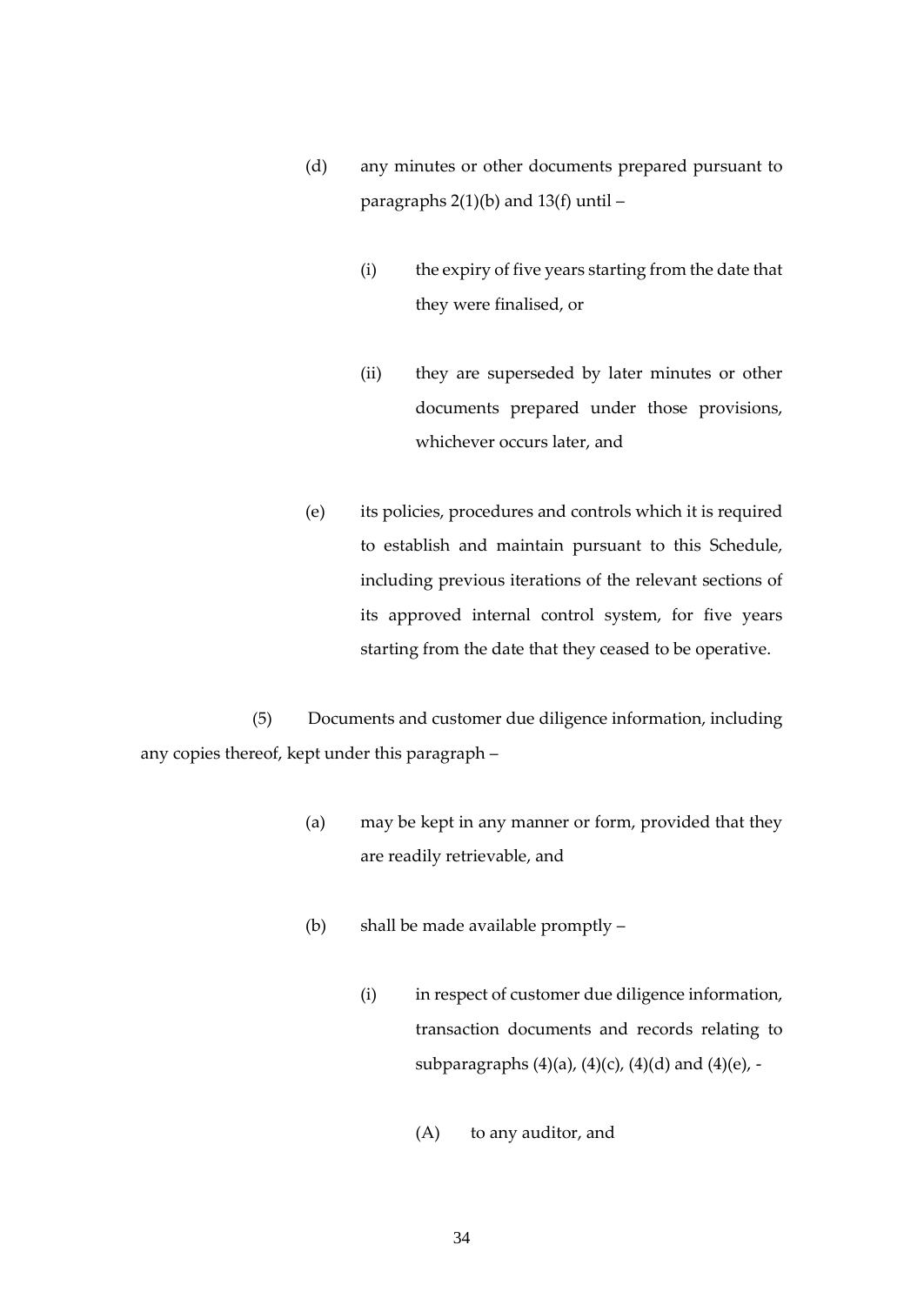- (B) to the Financial Intelligence Service, an officer of police, the Commission, the Money Laundering Reporting Officer, nominated officer or any other person where such documents or customer due diligence information are requested pursuant to these Regulations or any relevant enactment, and
- (ii) in respect of records relating to sub-paragraph (3)(b), to the Financial Intelligence Service, a prescribed police officer, the Commission, the Money Laundering Reporting Officer or the nominated officer.
- (b) shall be made available on a timely basis to the Financial Intelligence Service, an officer of police, the Commission, the Money Laundering Reporting Officer, nominated officer or any other person where such documents or customer due diligence information are requested pursuant to these Regulations or any relevant enactment.

#### **Ensuring compliance, corporate responsibility and related requirements.**

**13.** An eGambling licensee, category 1 associate certificate holder or Category 2 associate certificate holder must, in addition to complying with the preceding requirements in this Schedule –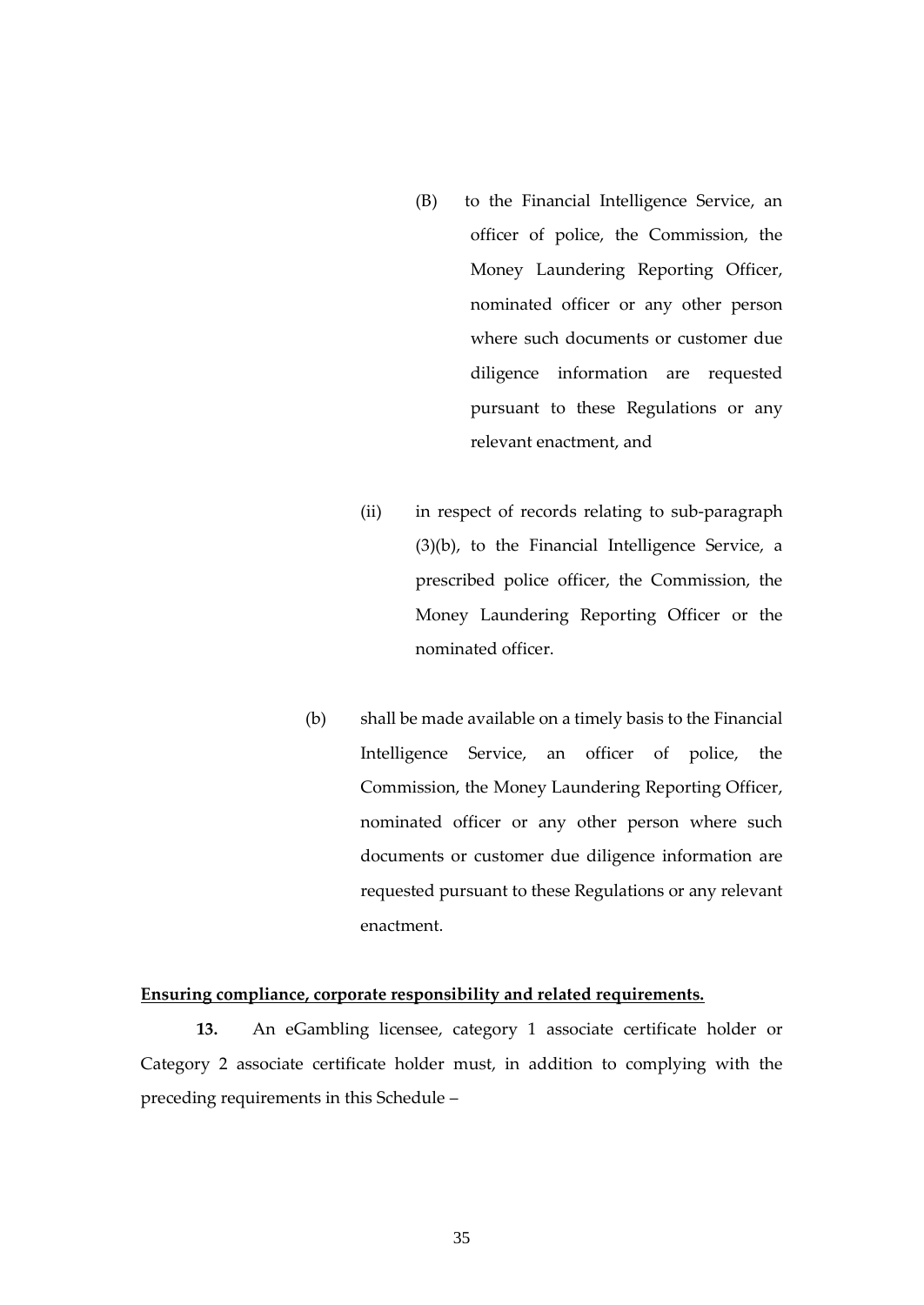- (a) appoint an executive officer as the Money Laundering Compliance Officer and provide the name, title and email of that person to the Commission and the Financial Intelligence Service as soon as is reasonably practicable and, in any event, within fourteen days starting from the date of that person's appointment,
- (b) establish and maintain such other internal policies, procedures and controls as are appropriate and effective (having regard to the risk of money laundering and terrorist financing and the size of the business) for the purposes of forestalling, preventing and detecting money laundering and terrorist financing,
- (c) take appropriate measures to keep abreast of and guard against the use of technological developments and new methodologies in money laundering and terrorist financing schemes,
- (d) establish and maintain policies and procedures to address any specific risks associated with non-face to face customer relationships or transactions, in particular before registering a customer in accordance with regulation 227, and when performing its ongoing monitoring of any customer relationship in accordance with paragraph 9,
- (e) establish and maintain an effective policy, for which responsibility must be taken by the board, for the review of its compliance with the requirements of this Schedule, the associated regulations and any guidance issued by the Commission, and such policy shall include –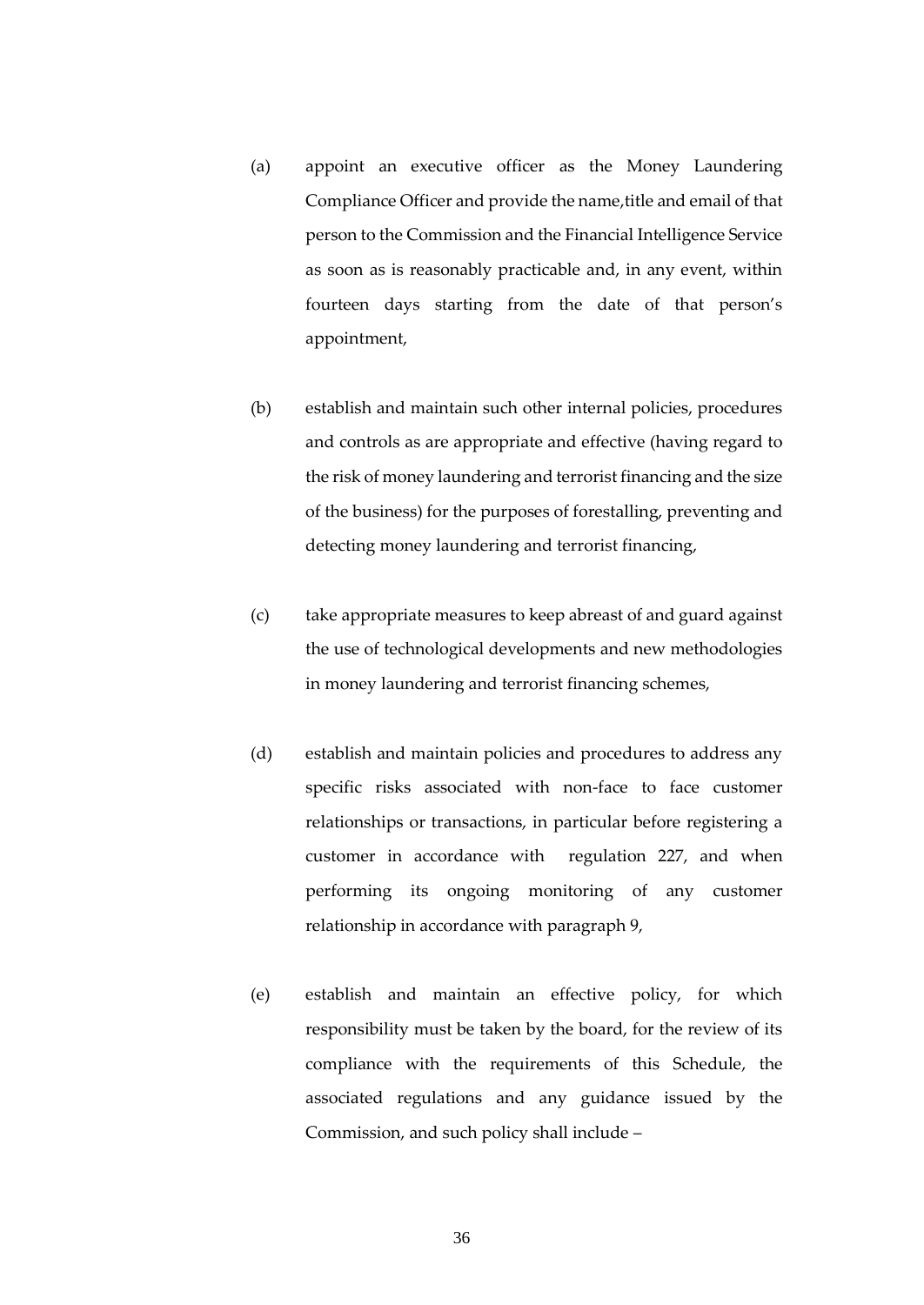- (i) provision as to the extent and frequency of such reviews, and
- (ii) the requirement to maintain an adequately resourced and independent audit function to test compliance with such requirements,
- (f) ensure that a review of its compliance with this Schedule, the associated regulations and guidance issued by the Commission is discussed and minuted at a meeting of its board at appropriate intervals, and in considering what is an appropriate interval, the eGambling licensee, Category 1 associate certificate holder or Category 2 associate certificate holder shall have regard to the risk taking into account –
	- (i) the size, nature and complexity of the eGambling it conducts,
	- (ii) its registered customers (in relation to a Category 1 eGambling licensee or Category 1 association certificate holder only), products and services, and
	- (iii) the ways in which it provides those products and services, and
- (g) must have regard to, and meet the requirements of any relevant guidance, notice, instruction and counter-measure issued by the Commission which relates to ant-money laundering and

37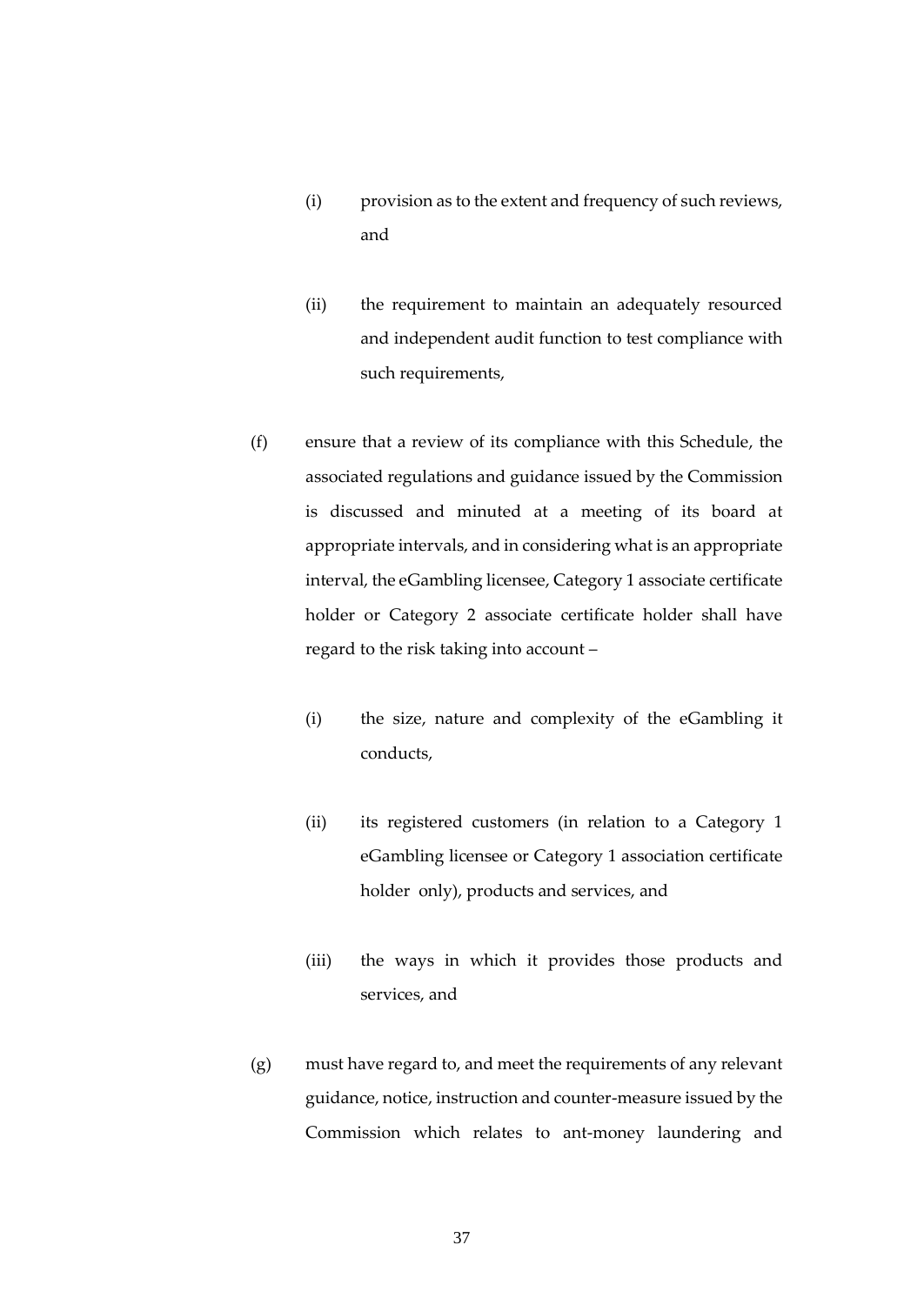counter terrorist financing, including, without limitation, any such guidance, notice, instruction or counter-measure (whether described as "Business from Sensitive Sources Notices" or otherwise) designed to alert and advise it of weaknesses in the anti-money-laundering and counter terrorist financing systems in other countries or territories where the eGambling licensee, Category 1 associate certificate holder or Category 2 associate certificate holder may operate.

# **Application to associates, foreign branches and subsidiaries.**

**14.** (1) A reference to an eGambling licensee, Category 1 associate certificate holder or a Category 2 associate certificate holder in this Schedule shall include a reference to the following–

- (a) an associate which an eGambling licensee, Category 1 associate certificate holder or a Category 2 associate certificate holder has arranged to perform on its behalf any activity required to be carried out in accordance with this Schedule,
- (b) any other associate which the Commission requires by written notice to comply with this Schedule,
- (c) branches and subsidiaries of the eGambling licensee, Category 1 associate certificate holder or Category 2 associate certificate holder dealing with eGambling which are situated in a foreign country or territory, to the extent that the laws of that foreign country or territory allow, provided that, where requirements under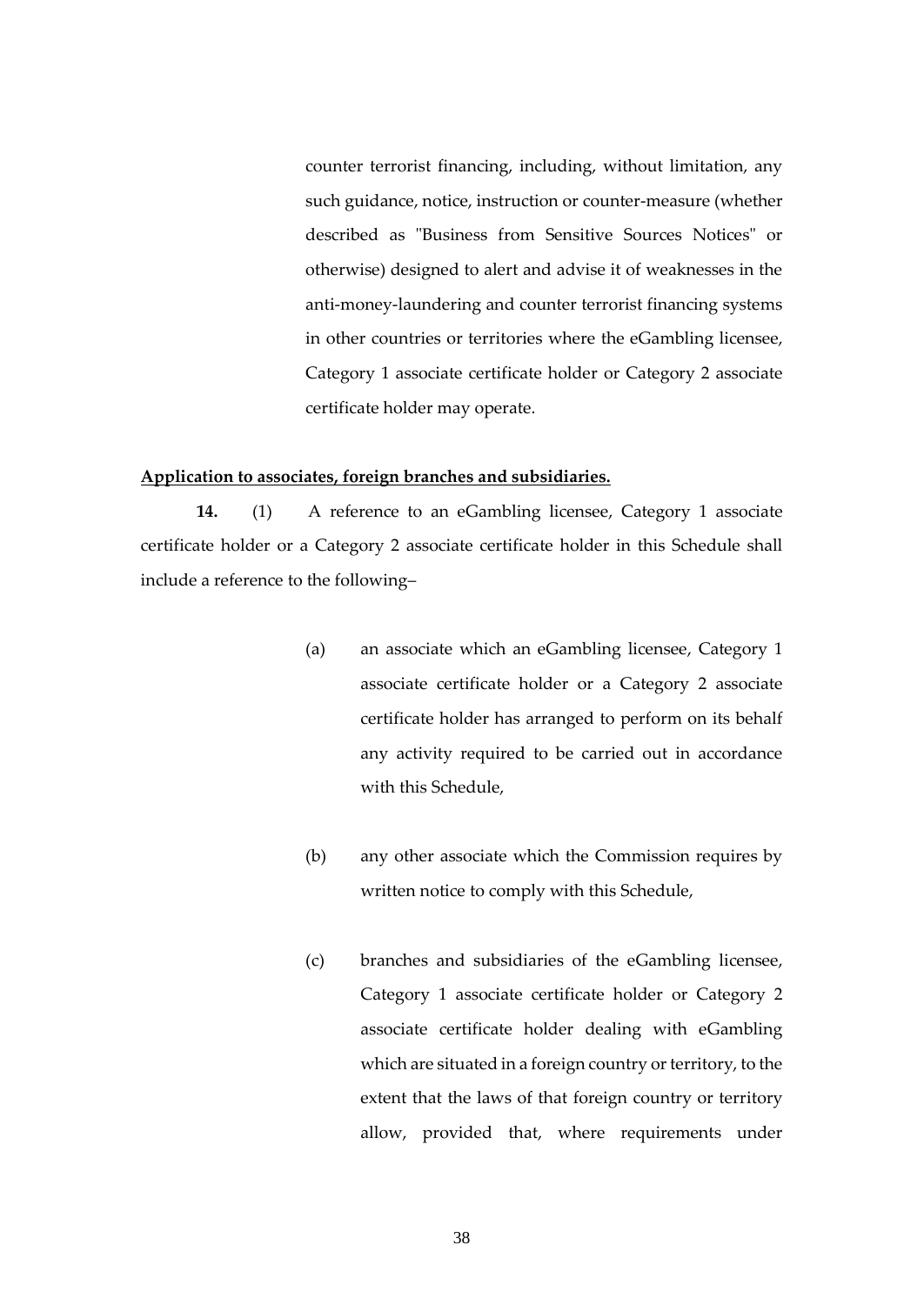subparagraphs (i) and (ii) differ, an eGambling licensee, Category 1 associate certificate holder or Category 2 associate certificate holder must ensure that the requirement which provides the highest standard of compliance, by reference to the Financial Action Task Force Recommendations on Money Laundering, is complied with, and

(d) a business associate which contracts with a Category 2 eGambling licensee or Category 2 associate certificate holder in an arrangement whereby the Category 2 eGambling licensee or Category 2 associate certificate holder effects gambling transactions on behalf of that business associate.

 (2) Subject to sub-paragraph (4) an eGambling licensee, category 1 associate certificate holder or a Category 2 associate certificate holder shall ensure that an associate, foreign branch or subsidiary in a country or territory outside the Island of Alderney to which sub-paragraph (1) applies complies with –

- (a) the applicable requirements of this Schedule, regulations 4(d), 4(f), 6(d), 6(f), 8(d), 8(l), 60(c), 60(e) and the associated regulations, and
- (b) the requirements under the law in that country or territory which are consistent with the FATF Recommendations,

provided that, where requirements under items (a) and (b) differ, the licensee or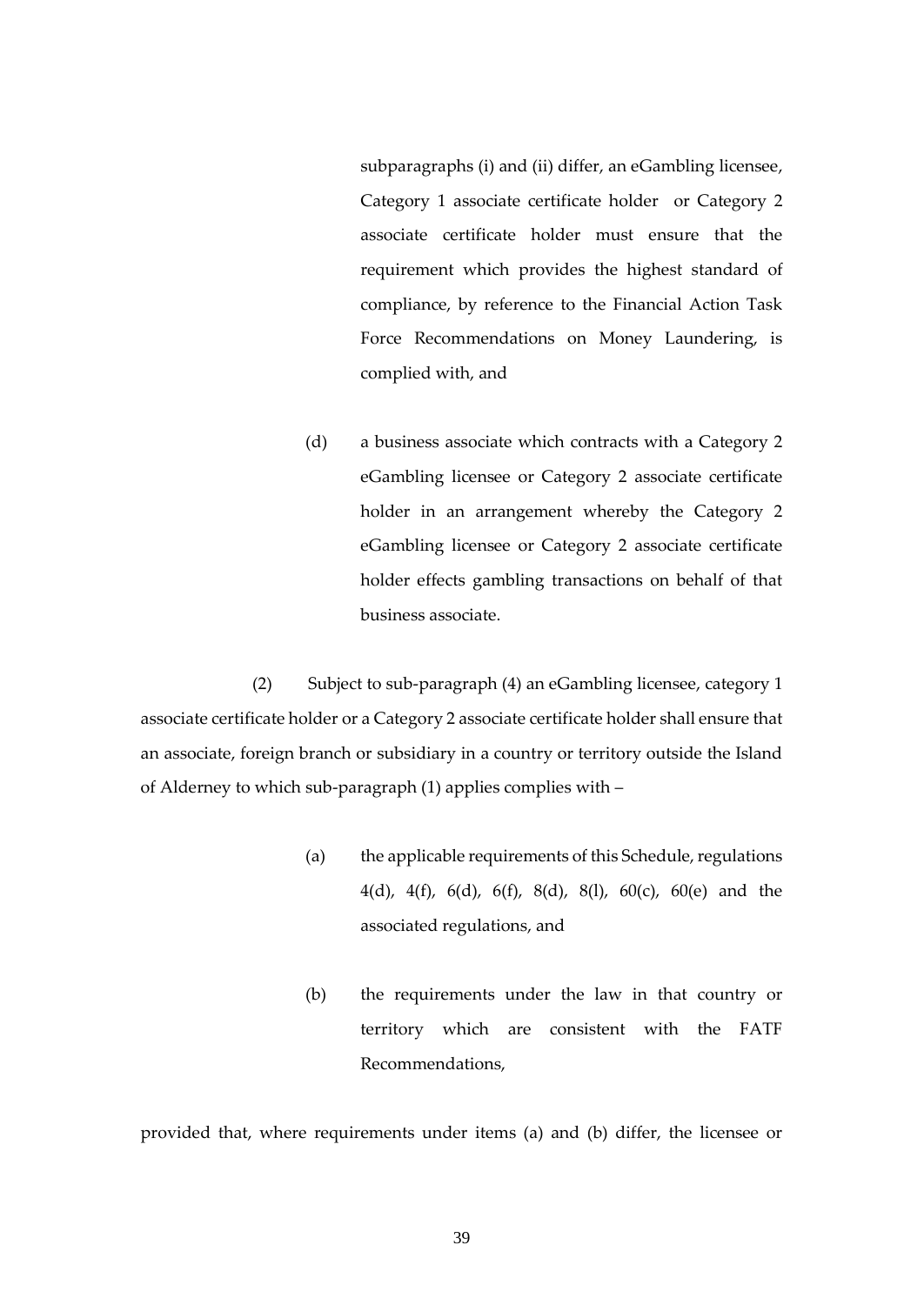certificate holder must ensure that the requirement which provides the highest standard of compliance, by reference to the FATF Recommendations is complied with.

(3) Subject to sub-paragraph (4), an eGambling licensee, Category 1 associate certificate holder or a Category 2 associate certificate holder shall ensure that it and its subsidiaries effectively implement policies, procedures and controls in respect of the sharing of information (including but not limited to customer, account and transaction information) between themselves for the purposes of carrying out customer due diligence and otherwise forestalling, preventing and detecting money laundering and terrorist financing, including (but not limited to) policies, procedures and controls governing the protection of the confidentiality of such information.

(4) The obligations under sub-paragraphs (2) and (3) apply to the extent that the law of the relevant country or territory allows and if the law of that country or territory does not so allow in relation to any requirement of these Regulations, the licensee or certificate holder shall notify the Commission accordingly.

#### PART V

#### INTERPRETATION

#### **Interpretation.**

**15.** (1) For the avoidance of doubt, in this Schedule, unless the context otherwise requires, expressions have the meaning they bear in the Law and in this Ordinance; and in addition –

"**associated regulations**" means regulations 175(2)(j), 175(3), 226 – 230, 233 and any other provision in the Regulations associated the money laundering and terrorist financing requirements under this Schedule,

40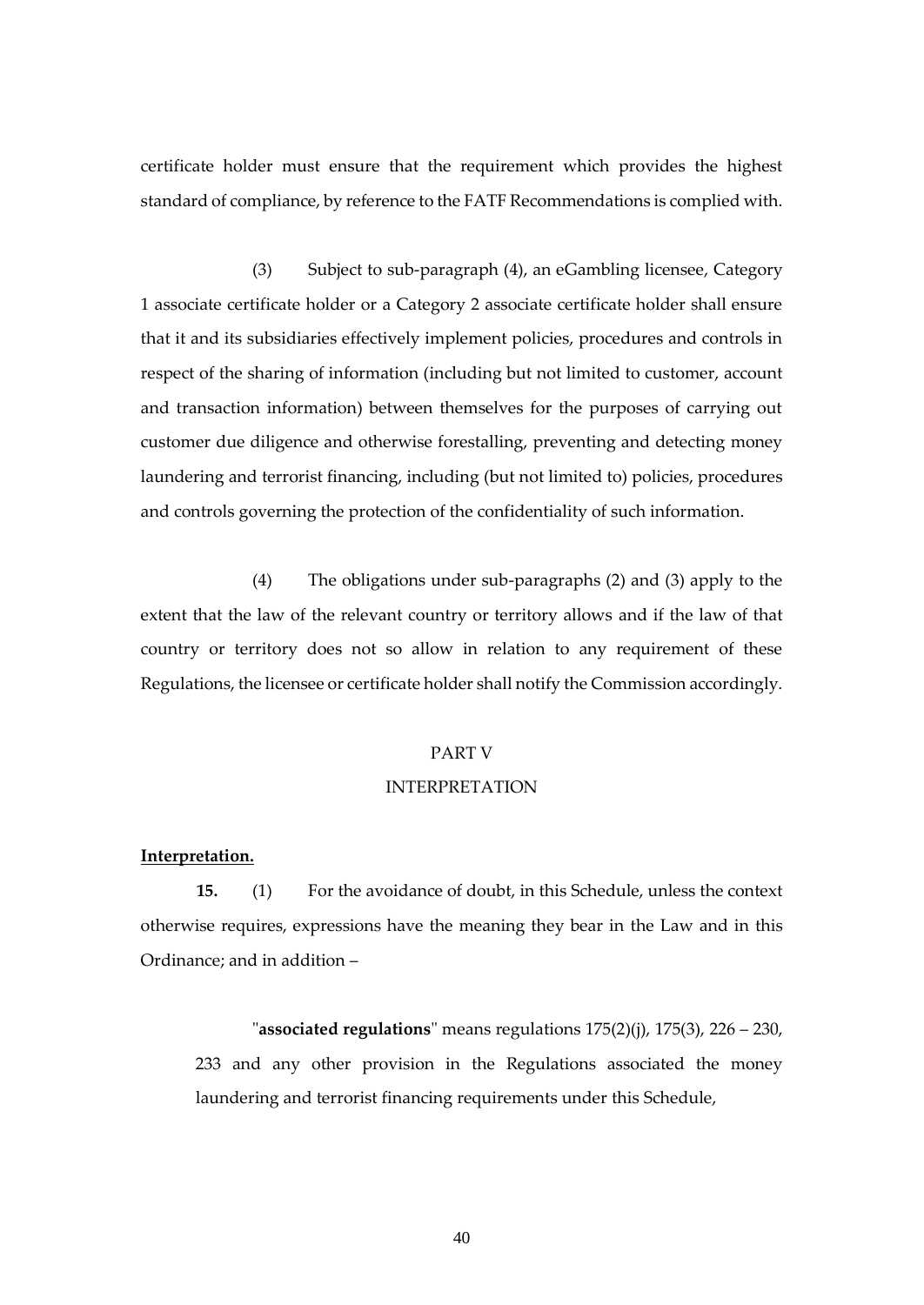"**the Committee**" means the Policy and Finance Committee of the States of Alderney,

"**customer due diligence**" means steps which a Category 1 eGambling licensee or Category 1 associate certificate holder is required to carry out pursuant to paragraph 3(2),

**"customer due diligence information"** means -

- (a) identification data,
- (b) any files and correspondence relating to the customer relationship, and
- (c) all records obtained through customer due diligence, including the results of any analysis undertaken,

**"Disclosure Law"** means the Disclosure (Bailiwick of Guernsey) Law, 2007,

**"document"** includes information recorded in any form (including, without limitation, in electronic form),

**"Economic Crime Division"** means that branch of the Customs and Immigration Service responsible for the investigation of financial and economic crime,

"**employee**" means an individual working, including on a temporary basis, for an eGambling licensee, Category 1 associate certificate holder or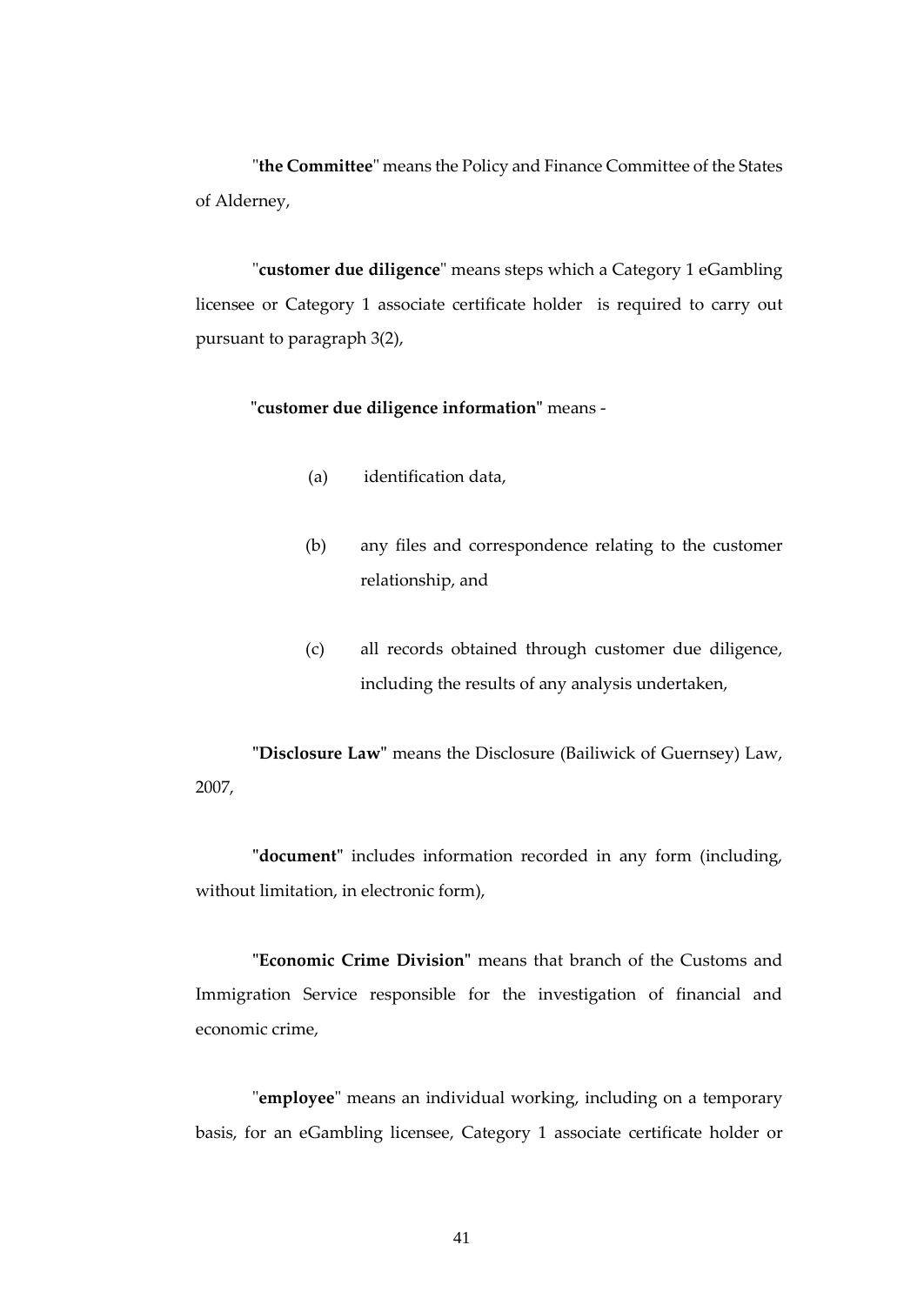Category 2 associate certificate holder whether under a contract of employment, a contract for services or otherwise,

#### "**enhanced customer due diligence**": see paragraph 4,

**"FATF Recommendations"** means the Financial Action Task Force Recommendations on Money Laundering and the Financial Action Task Force Special Recommendations on Terrorist Financing as revised or reissued from time to time,

 **"Financial Intelligence Service"** means the division of the Economic Crime Division comprising those officers of police and other persons assigned to the division for the purpose of the receipt, analysis and dissemination within the Bailiwick of Guernsey, and elsewhere, of disclosures under Part I of the Disclosure Law or section 12 of the Terrorism Law, which are more commonly known or referred to as suspicious transaction reports or suspicious activity reports,

**"high risk relationship"** means a customer relationship which has a high risk of involving money laundering or terrorist financing and related terms shall be construed accordingly,

**"identification data"** means documents, data or information relating to identification which are from a reliable and independent source,

# "**international organisation**" means an entity –

(a) which was established by a formal political agreement between its member states that has the status of an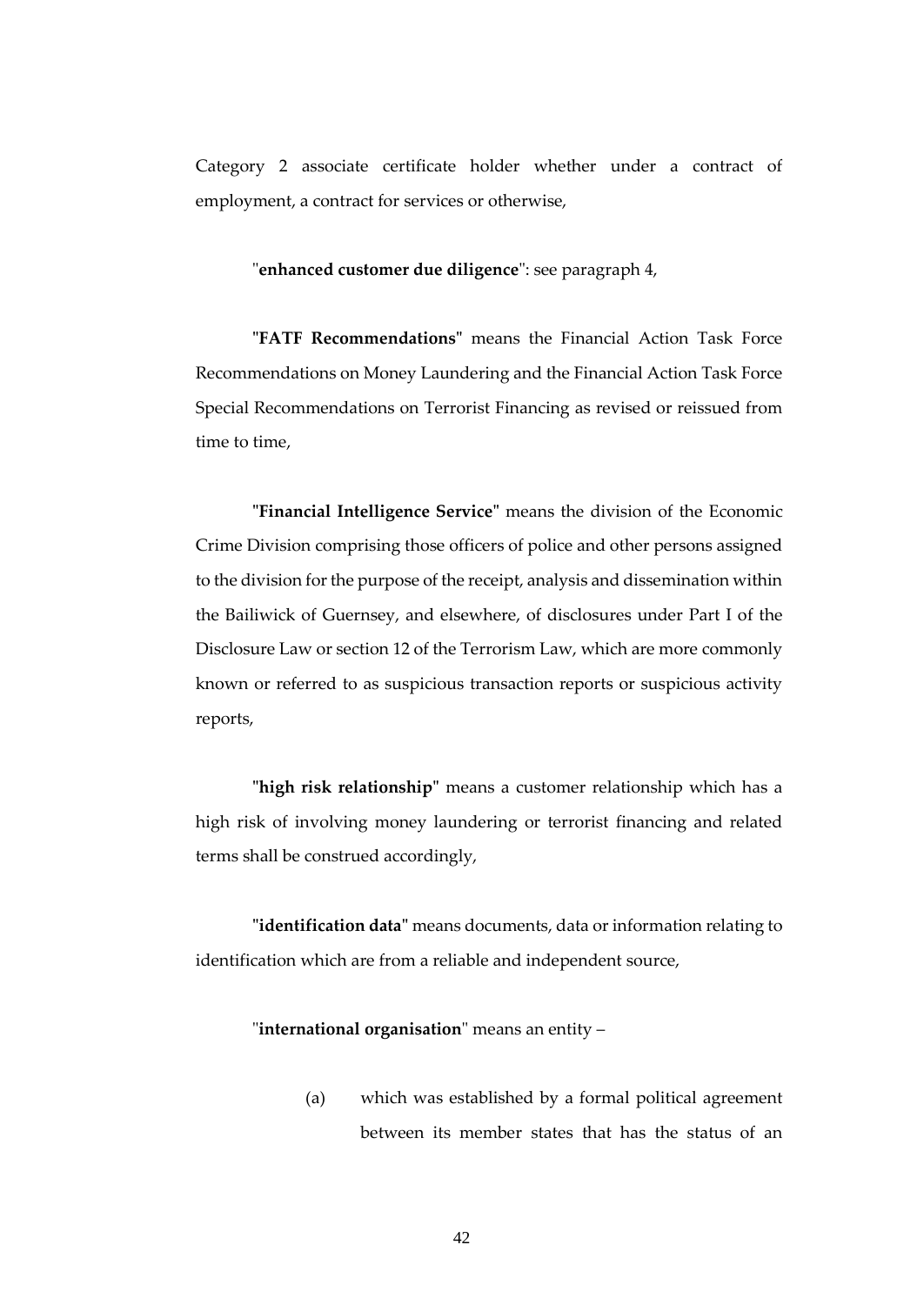international treaty,

- (b) the existence of which is recognized by law in its member states, and
- (c) which is not treated as a resident institutional unit of the country in which it is located,

**"legal arrangement"** means an express trust or any other vehicle whatsoever which has a similar legal effect,

**"Money Laundering Compliance Officer"** means a person of at least manager level appointed by an eGambling licensee, Category 1 associate certificate holder or Category 2 associate certificate holder to monitor compliance with policies, procedures and controls to forestall, prevent and detect money laundering and terrorist financing,

**"Money Laundering Reporting Officer"** means a person of at least manager level appointed by an eGambling licensee, Category 1 associate certificate holder or Category 2 associate certificate holder to receive disclosures under Part I of the Disclosure Law and sections 12, 12A and 15 of the Terrorism Law,

"**NRA**" means the National Risk Assessment published by the States of Guernsey Policy & Resources Committee as amended from time to time,

**"nominated officer"**: see paragraph 10(1)(b),

**"prescribed police officer"** means an officer of police who is a member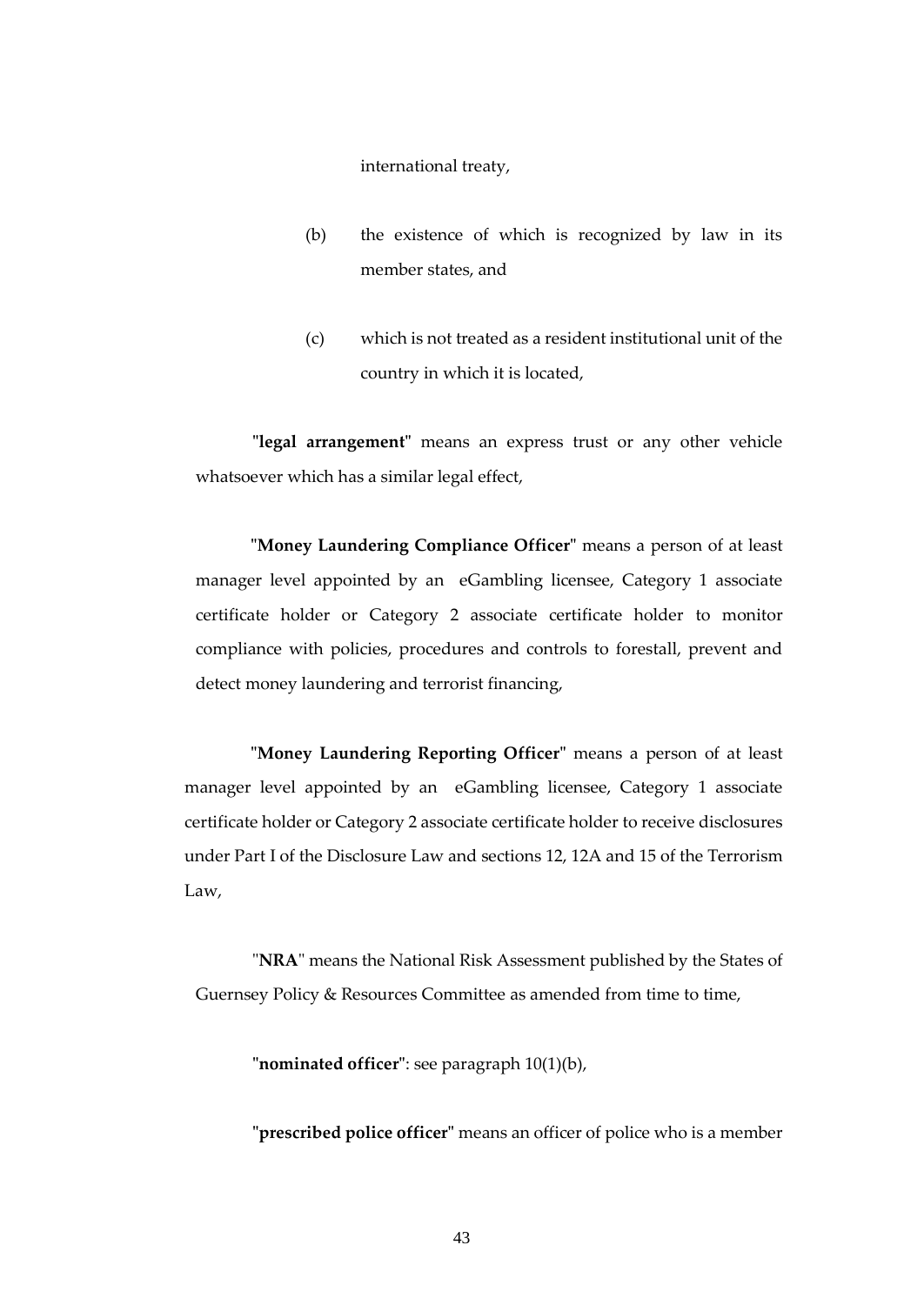of the Financial Intelligence Service,

"**registered customer**" means a customer who has been registered in accordance with regulation 227,

"**the Regulations**" means the Alderney eGambling Regulations, 2009, and a reference to a regulation is a reference to that regulation of the Regulations, and related expressions shall be construed accordingly,

"**relevant employee**" includes any –

- (a) member of the relevant person's board of directors,
- (b) member of the management of therelevant person, and
- (c) employees whose duties relate to eGambling,

"**relevant person**": see paragraph 1(1);

"**risk**" means a risk of money laundering or terrorist financing occurring and "**risk assessment**" shall be construed accordingly,

# **"relevant enactments"** means –

- (a) the Afghanistan (Restrictive Measures) (Alderney) Ordinance, 2011,
- (b) the Afghanistan (Restrictive Measures) (Guernsey) Ordinance, 2011,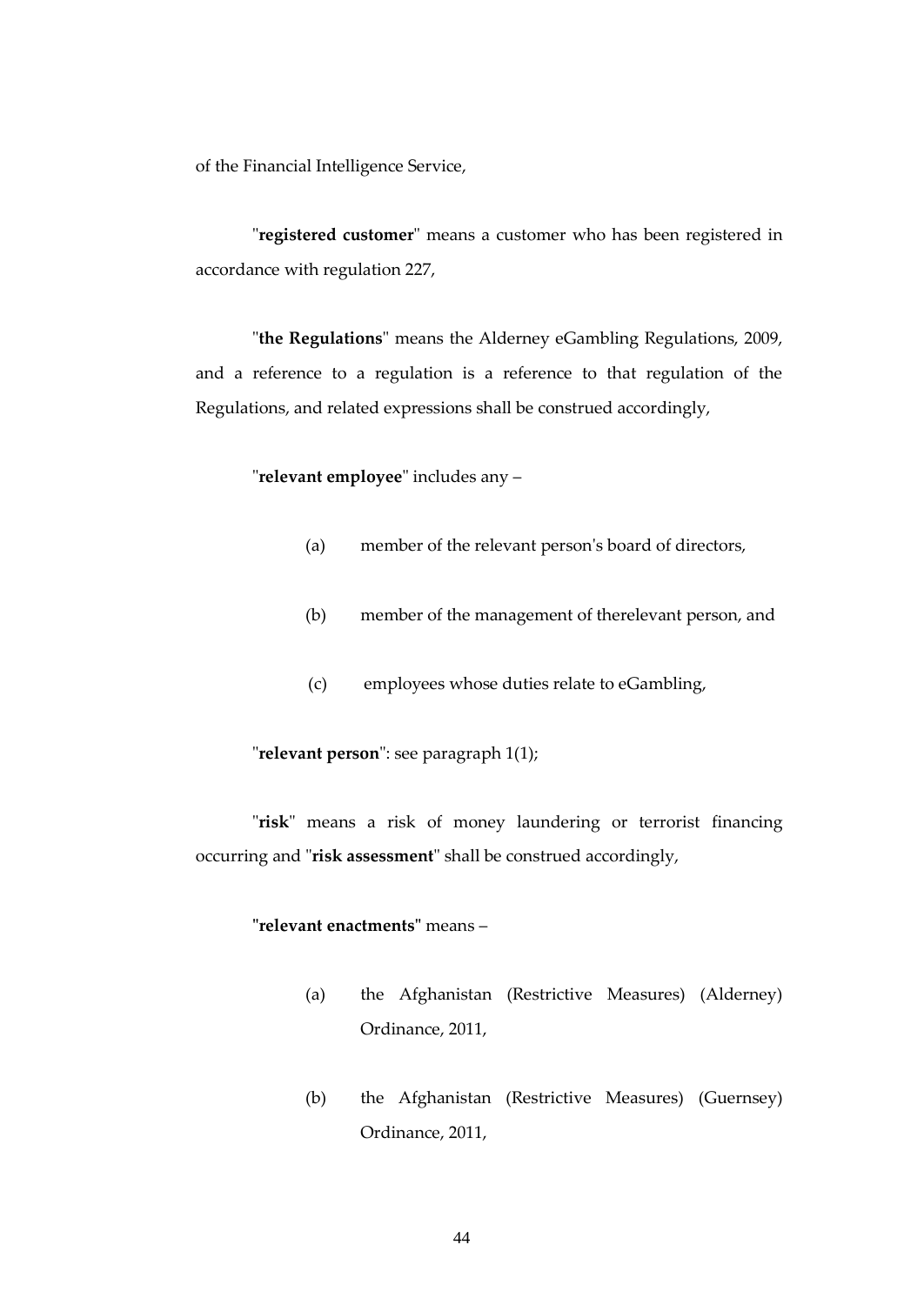- (c) the Afghanistan (Restrictive Measures) (Sark) Ordinance, 2011,
- (d) the Al-Qaida (Restrictive Measures) (Alderney) Ordinance, 2013,
- (e) the Al-Qaida (Restrictive Measures) (Guernsey) Ordinance, 2013,
- (f) the Al-Qaida (Restrictive Measures) (Sark) Ordinance, 2013,
- (g) the Criminal Justice (Proceeds of Crime) (Bailiwick of Guernsey) Law, 1999,
- (h) the Disclosure Law,
- (i) the Disclosure (Bailiwick of Guernsey) Regulations, 2007,
- (j) the Drug Trafficking (Bailiwick of Guernsey) Law, 2000,
- (k) the Terrorism Law,
- (l) the Terrorism and Crime (Bailiwick of Guernsey) Regulations, 2007,
- (m) the Terrorist Asset-Freezing (Bailiwick of Guernsey)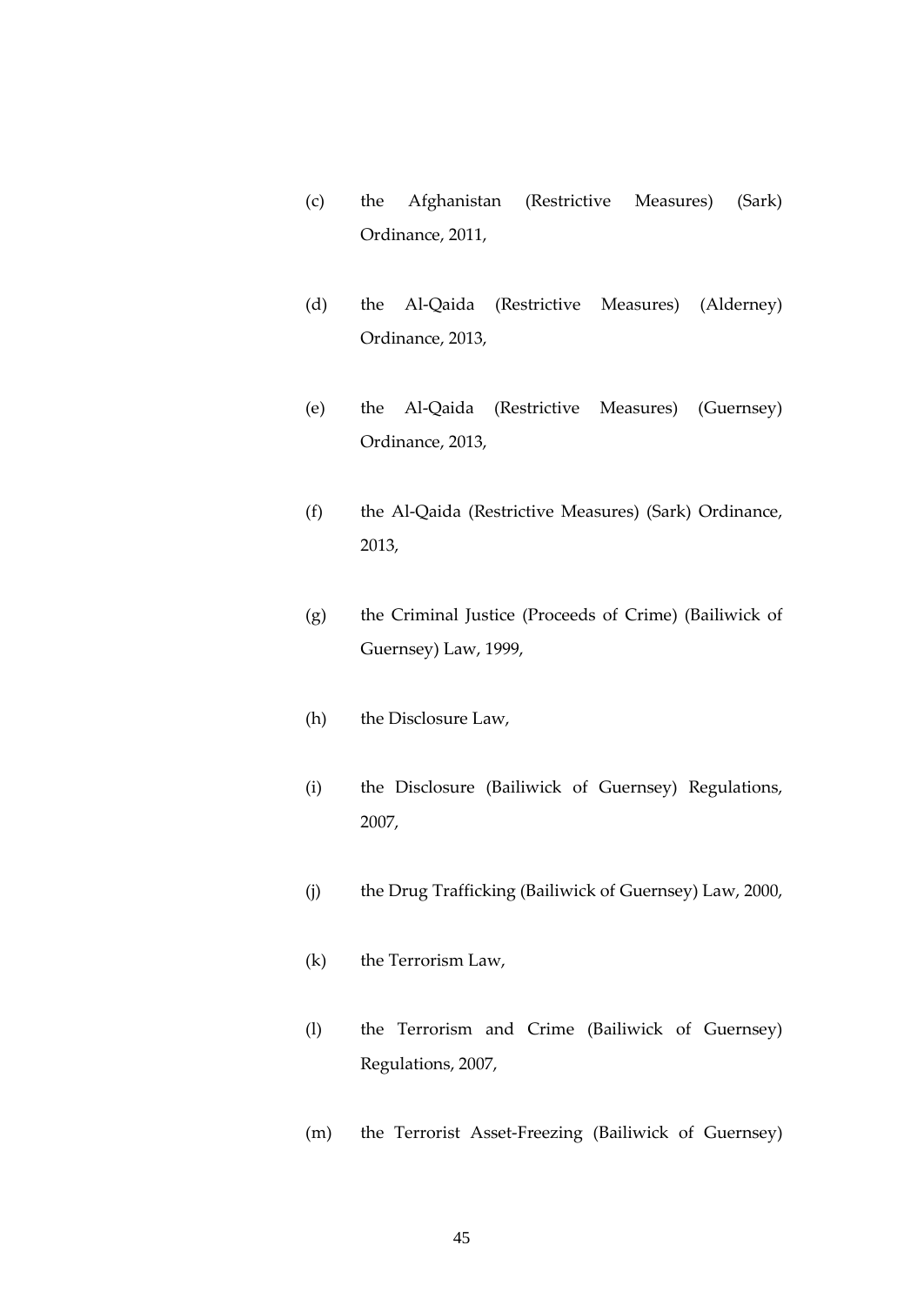Law, 2011, and

(n) the Transfer of Funds (Alderney) Ordinance, 2007,

**"subsidiary"** has the meaning given to it by paragraph 1 of Schedule 4 of the Companies (Alderney) Law, 1994, as amended,

**"Terrorism Law"** means the Terrorism and Crime (Bailiwick of Guernsey) Law, 2002<sup>d</sup>, and

**"terrorist financing"** has the meaning given in the Terrorism Law,

(2) Subject to subparagraphs (4) to (6), in this Schedule **"beneficial owner"**, in relation to a legal person, has the meaning given in the Beneficial Ownership (Definition) (Alderney) Regulations, 2017 (or any successor regulations made under section 25 of the Beneficial Ownership of Legal Persons (Alderney) Law, 2017) for the purposes of that Law; and, in relation to a trust or other legal arrangement, includes –

> (a) any beneficiary who is a natural person, whether his interest under the trust is vested, contingent or discretionary,

**\_\_\_\_\_\_\_\_\_\_\_\_\_\_\_\_\_\_\_\_\_\_\_\_\_\_\_\_\_\_\_\_\_\_\_\_\_\_\_\_\_\_\_\_\_\_\_\_\_\_\_\_\_\_\_\_\_\_\_\_\_\_\_\_\_\_\_\_\_**

**<sup>d</sup>** Order in Council No. XVI of 2002; as amended by Order in Council No. I of 2000; No. VII of 2005; No. XIII of 2006; No. XIII of 2010; No. XI of 2011; No. XIV of 2012; Ordinance No. XXXIII of 2003, No. XLVI of 2007; No. XIII of 2010; No. XX of 2010; No. XXXVII of 2010; No. XXIX of 2014; No. LIV of 2014; No. IX of 2016; G.S.I. No. 16 of 2003; G.S.I. No. 41 of 2005; and G.S.I. No. 5 of 2017.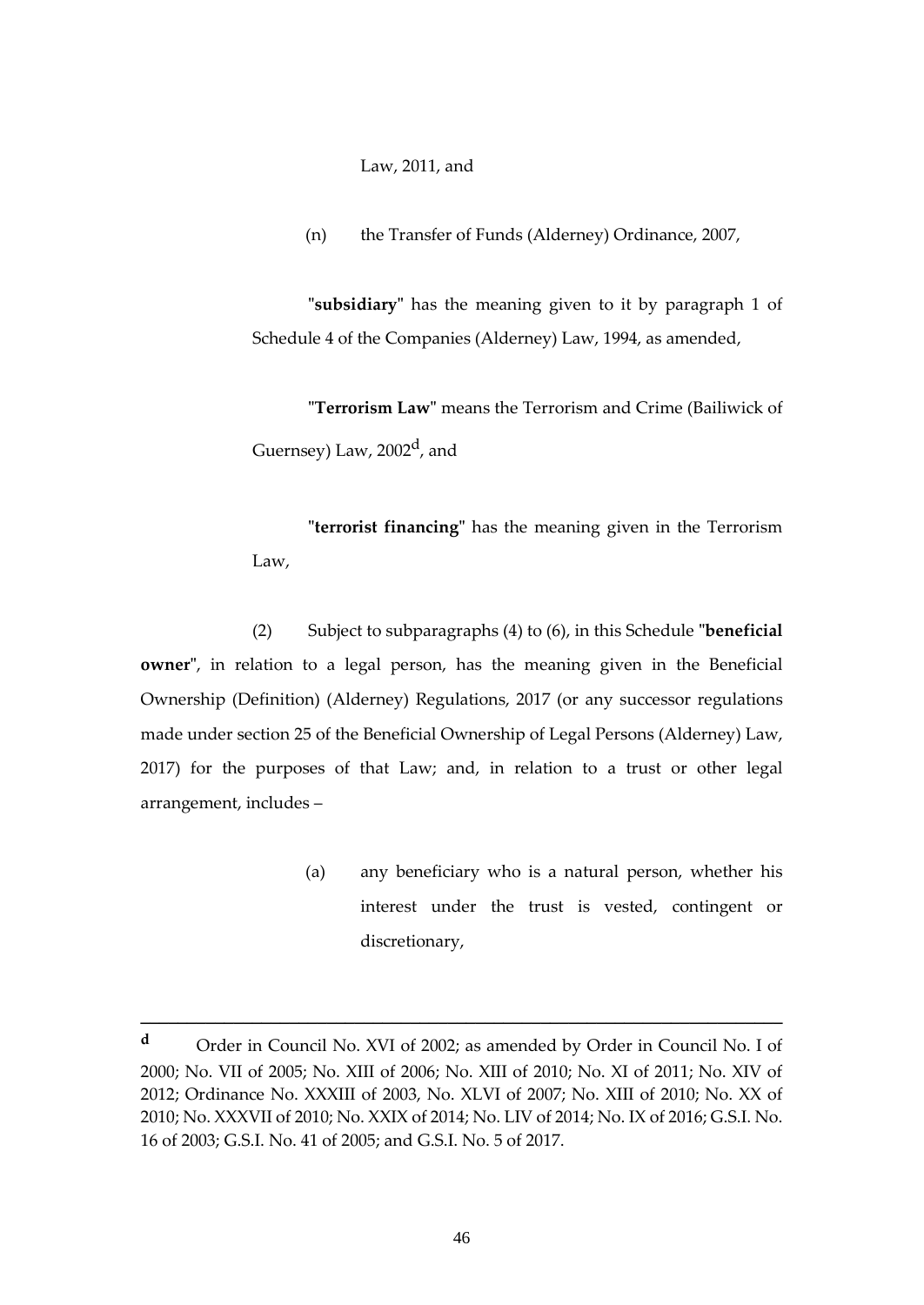- (b) any other natural person who benefits from that trust or other legal arrangement, and
- (c) any natural person not within (a) or (b) above who exercises ultimate effective control over the trust or other legal arrangement.

(3) Subject to subparagraphs (4) to (6), in this Schedule the **"underlying principal"** of a customer means -

- (a) where the customer is a trust, any natural person who is –
	- (i) a settlor, trustee, protector or enforcer of the trust, or
	- (ii) the beneficial owner or underlying principal of a legal person or legal arrangement who is a settlor, trustee, protector or enforcer of the trust,

and for these purposes, "protector" means a person other than a trustee who, as the holder of an office created by the terms of the trust, is authorized to or required to participate in the administration of the trust.

- (b) where the customer is a foundation, any natural person who is –
	- (i) a founder or foundation official of the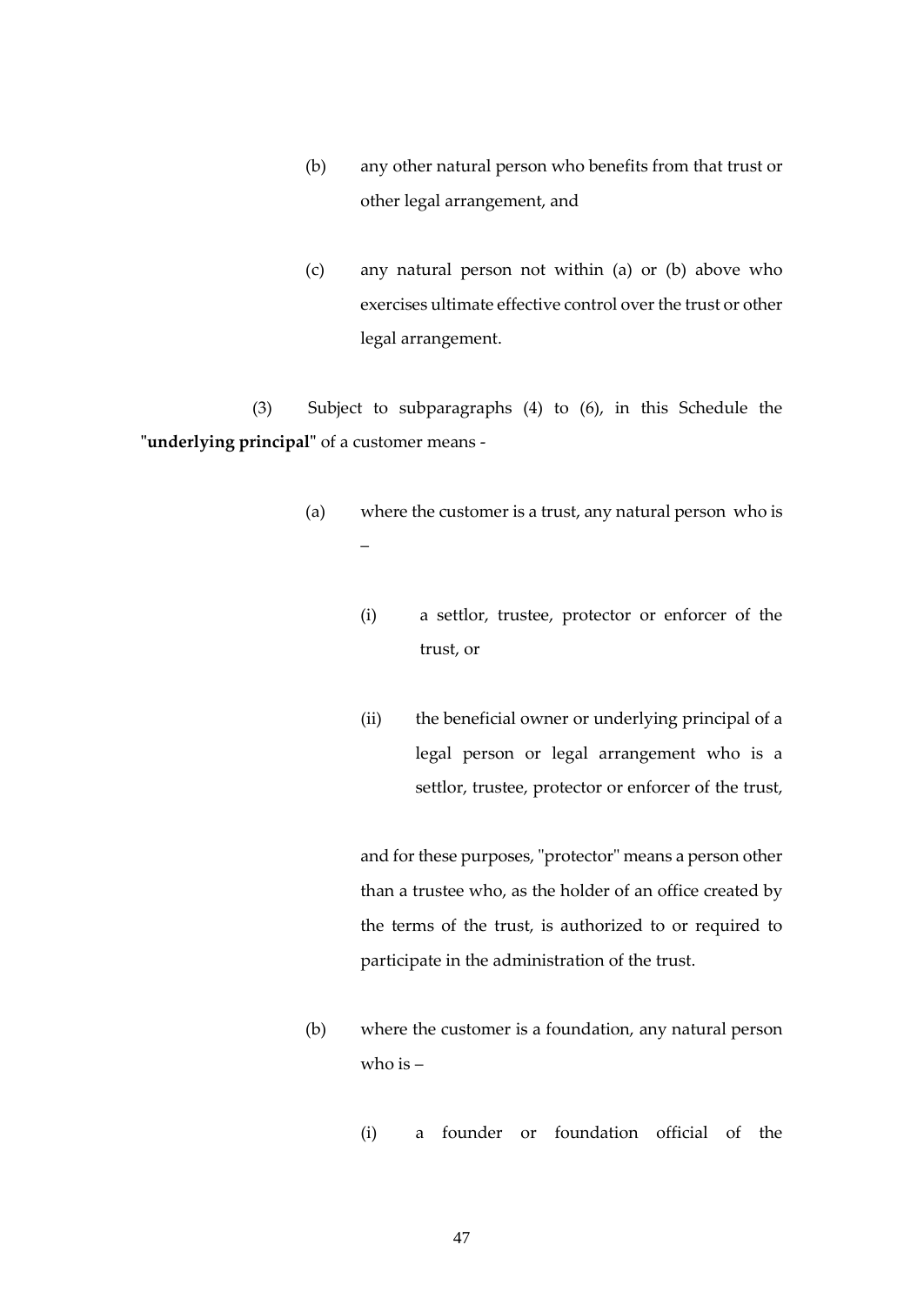#### foundation, or

- (ii) the beneficial owner or underlying principal of a legal person or legal arrangement who is a founder or foundation official of the foundation, and
- (c) where the customer is any other legal arrangement, any person who is in a position equivalent to those set out in (a) and (b).
- (4) In circumstances where a legal person is ultimately controlled by a trust -
	- (a) "**beneficial owner**" in relation to that legal person includes any person falling within subparagraph (2)(a), (b) or (c) in relation to that trust, and
	- (b) "**underlying principal**" in relation to that legal person means any person falling within subparagraph (3)(a) in relation to that trust.

(5) In circumstances where a legal person is ultimately controlled by a foundation, "**underlying principal**" in relation to that legal person means any person falling within subparagraph (3)(b) in relation to that foundation.

(6) In circumstances where a legal person is ultimately controlled by a legal arrangement other than a trust -